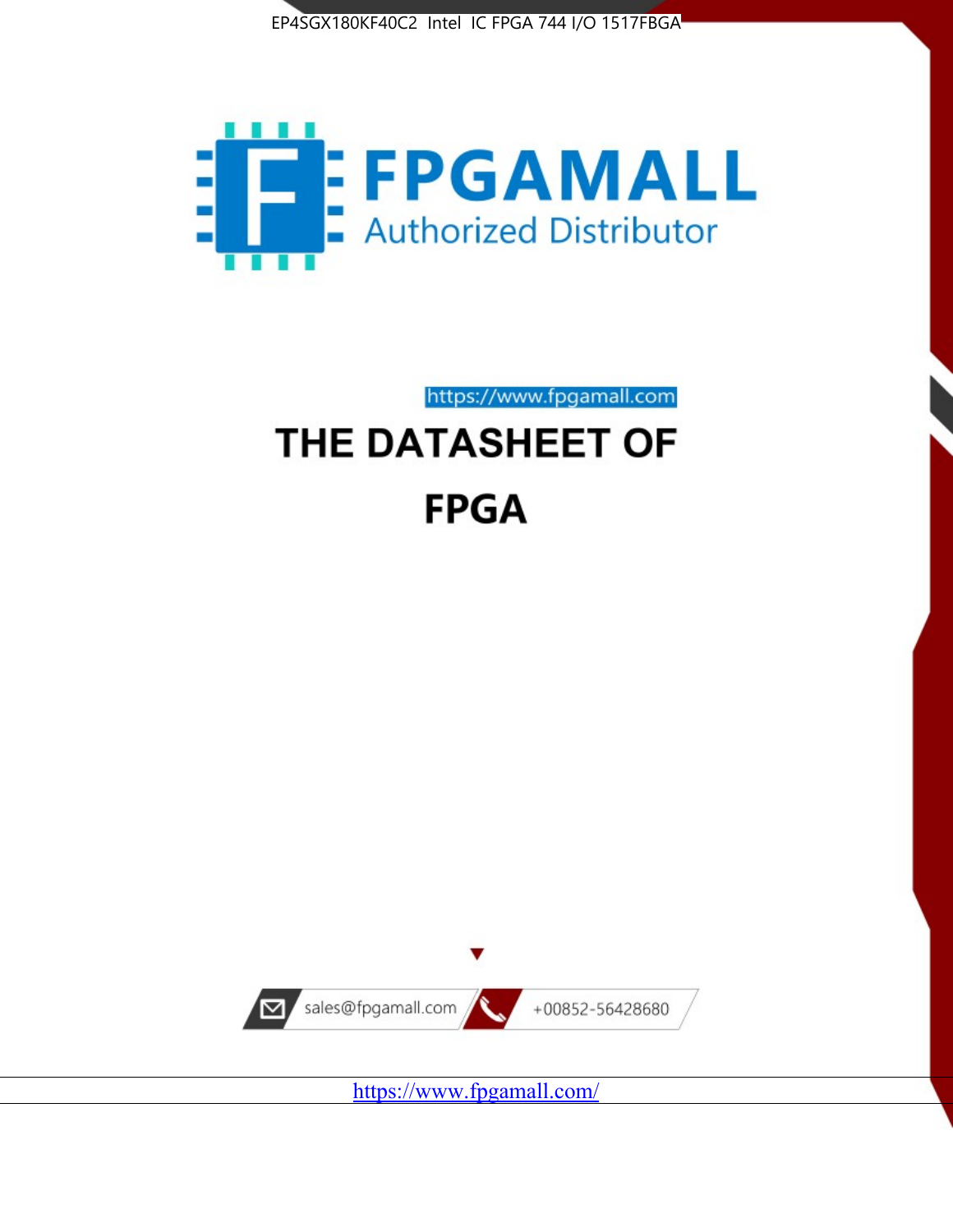EP4SGX180KF40C2 Intel IC FPGA 744 I/O 1517FBGA



# **1. Overview for the Stratix IV Device Family**

**SIV51001-3.5**

Altera® Stratix® IV FPGAs deliver a breakthrough level of system bandwidth and power efficiency for high-end applications, allowing you to innovate without compromise. Stratix IV FPGAs are based on the Taiwan Semiconductor Manufacturing Company (TSMC) 40-nm process technology and surpass all other high-end FPGAs, with the highest logic density, most transceivers, and lowest power requirements.

The Stratix IV device family contains three optimized variants to meet different application requirements:

- Stratix IV E (Enhanced) FPGAs—up to 813,050 logic elements (LEs), 33,294 kilobits (Kb) RAM, and 1,288 18 x 18 bit multipliers
- Stratix IV GX transceiver FPGAs—up to 531,200 LEs, 27,376 Kb RAM, 1,288 18 x 18-bit multipliers, and 48 full-duplex clock data recovery (CDR)-based transceivers at up to 8.5 Gbps
- Stratix IV GT—up to 531,200 LEs, 27,376 Kb RAM, 1,288 18 x 18-bit multipliers, and 48 full-duplex CDR-based transceivers at up to 11.3 Gbps

The complete Altera high-end solution includes the lowest risk, lowest total cost path to volume using HardCopy® IV ASICs for all the family variants, a comprehensive portfolio of application solutions customized for end-markets, and the industry leading Quartus® II software to increase productivity and performance.

f For information about upcoming Stratix IV device features, refer to the *[Upcoming](http://www.altera.com/literature/hb/stratix-iv/uf01001.pdf?GSA_pos=2&WT.oss_r=1&WT.oss=upcoming)  [Stratix IV Device Features](http://www.altera.com/literature/hb/stratix-iv/uf01001.pdf?GSA_pos=2&WT.oss_r=1&WT.oss=upcoming)* document.

f For information about changes to the currently published *Stratix IV Device Handbook*, refer to the *[Addendum to the Stratix IV Device Handbook](http://www.altera.com/literature/hb/stratix-iv/stx4_siv54002.pdf)* chapter.

This chapter contains the following sections:

- "Feature Summary" on page 1–2
- "Architecture Features" on page 1–6
- "Integrated Software Platform" on page 1–19
- "Ordering Information" on page 1–19

@2016 Altera Corporation. All rights reserved. ALTERA, ARRIA, CYCLONE, HARDCOPY, MAX, MEGACORE, NIOS, QUARTUS and STRATIX words and logos are trademarks of Altera Corporation and registered in the U.S. Patent and Trademark



Stratix IV Device Handbook Volume 1 January 2016

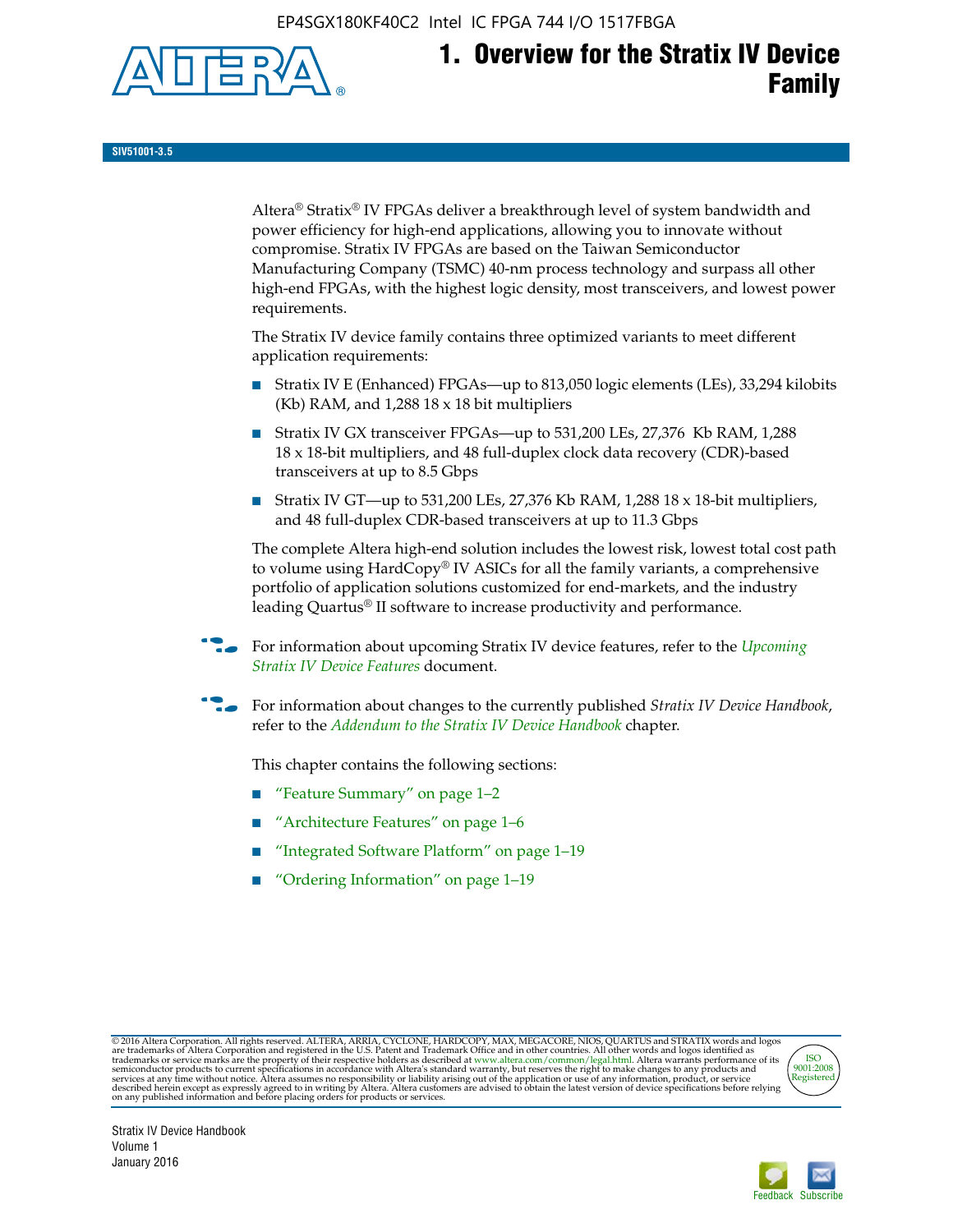# **Feature Summary**

The following list summarizes the Stratix IV device family features:

- Up to 48 full-duplex CDR-based transceivers in Stratix IV GX and GT devices supporting data rates up to 8.5 Gbps and 11.3 Gbps, respectively
- Dedicated circuitry to support physical layer functionality for popular serial protocols, such as PCI Express (PCIe) (PIPE) Gen1 and Gen2, Gbps Ethernet (GbE), Serial RapidIO, SONET/SDH, XAUI/HiGig, (OIF) CEI-6G, SD/HD/3G-SDI, Fibre Channel, SFI-5, and Interlaken
- Complete PCIe protocol solution with embedded PCIe hard IP blocks that implement PHY-MAC layer, Data Link layer, and Transaction layer functionality

**For more information, refer to the** *[IP Compiler for PCI Express User Guide](http://www.altera.com/literature/ug/ug_pci_express.pdf)***.** 

- Programmable transmitter pre-emphasis and receiver equalization circuitry to compensate for frequency-dependent losses in the physical medium
- Typical physical medium attachment (PMA) power consumption of 100 mW at 3.125 Gbps and 135 mW at 6.375 Gbps per channel
- 72,600 to 813,050 equivalent LEs per device
- 7,370 to 33,294 Kb of enhanced TriMatrix memory consisting of three RAM block sizes to implement true dual-port memory and FIFO buffers
- High-speed digital signal processing (DSP) blocks configurable as 9 x 9-bit,  $12 \times 12$ -bit,  $18 \times 18$ -bit, and  $36 \times 36$ -bit full-precision multipliers at up to 600 MHz
- Up to 16 global clocks (GCLK), 88 regional clocks (RCLK), and 132 periphery clocks (PCLK) per device
- Programmable power technology that minimizes power while maximizing device performance
- Up to 1,120 user I/O pins arranged in 24 modular I/O banks that support a wide range of single-ended and differential I/O standards
- Support for high-speed external memory interfaces including DDR, DDR2, DDR3 SDRAM, RLDRAM II, QDR II, and QDR II+ SRAM on up to 24 modular I/O banks
- High-speed LVDS I/O support with serializer/deserializer (SERDES), dynamic phase alignment (DPA), and soft-CDR circuitry at data rates up to 1.6 Gbps
- Support for source-synchronous bus standards, including SGMII, GbE, SPI-4 Phase 2 (POS-PHY Level 4), SFI-4.1, XSBI, UTOPIA IV, NPSI, and CSIX-L1
- Pinouts for Stratix IV E devices designed to allow migration of designs from Stratix III to Stratix IV E with minimal PCB impact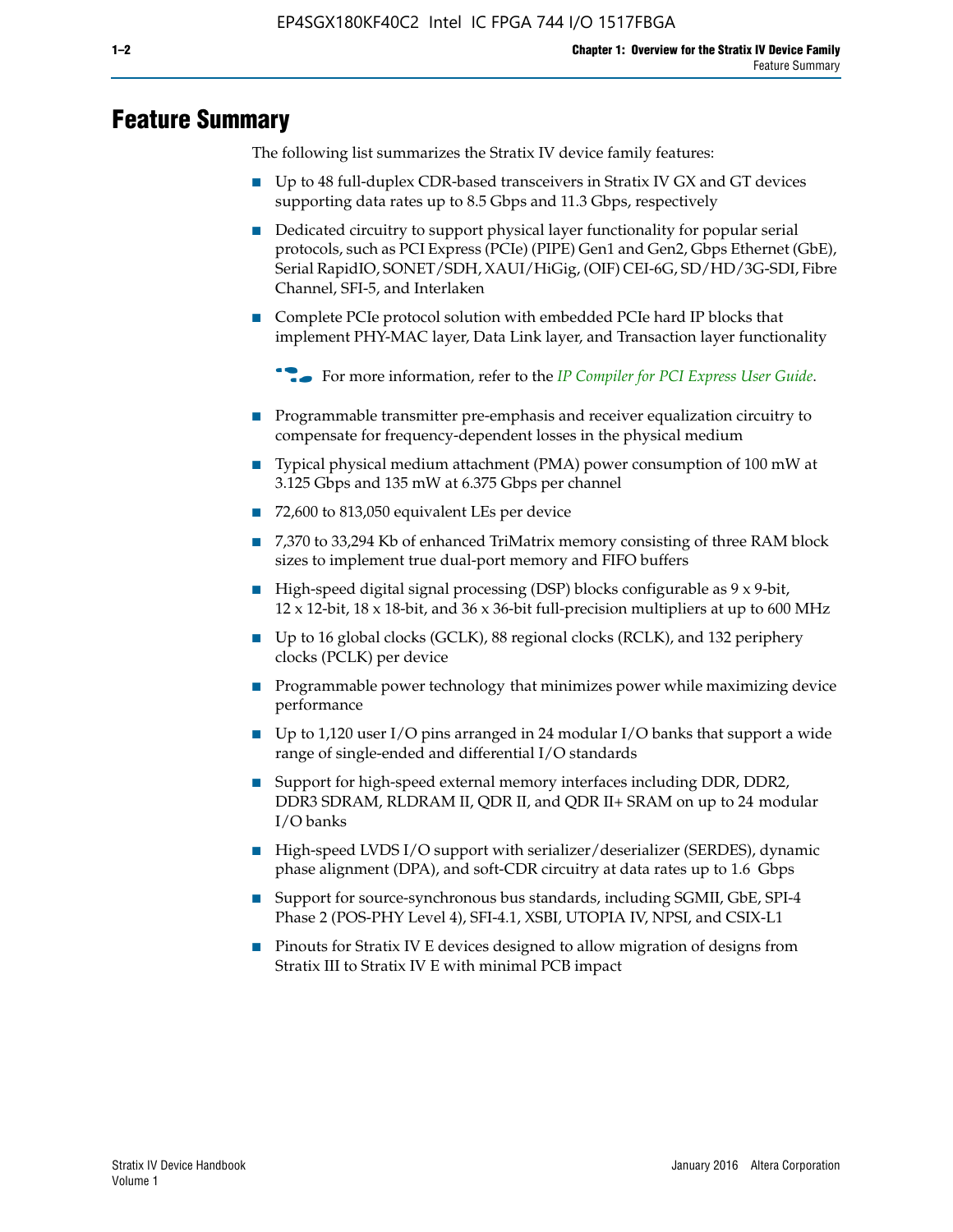# **Stratix IV GX Devices**

Stratix IV GX devices provide up to 48 full-duplex CDR-based transceiver channels per device:

- Thirty-two out of the 48 transceiver channels have dedicated physical coding sublayer (PCS) and physical medium attachment (PMA) circuitry and support data rates between 600 Mbps and 8.5 Gbps
- The remaining 16 transceiver channels have dedicated PMA-only circuitry and support data rates between 600 Mbps and 6.5 Gbps
- **1 The actual number of transceiver channels per device varies with device selection. For** more information about the exact transceiver count in each device, refer to Table 1–1 on page 1–11.
- 1 For more information about transceiver architecture, refer to the *[Transceiver](http://www.altera.com/literature/hb/stratix-iv/stx4_siv52001.pdf)  [Architecture in Stratix IV Devices](http://www.altera.com/literature/hb/stratix-iv/stx4_siv52001.pdf)* chapter.

Figure 1–1 shows a high-level Stratix IV GX chip view.

#### **Figure 1–1. Stratix IV GX Chip View** *(1)*



#### **Note to Figure 1–1:**

(1) Resource counts vary with device selection, package selection, or both.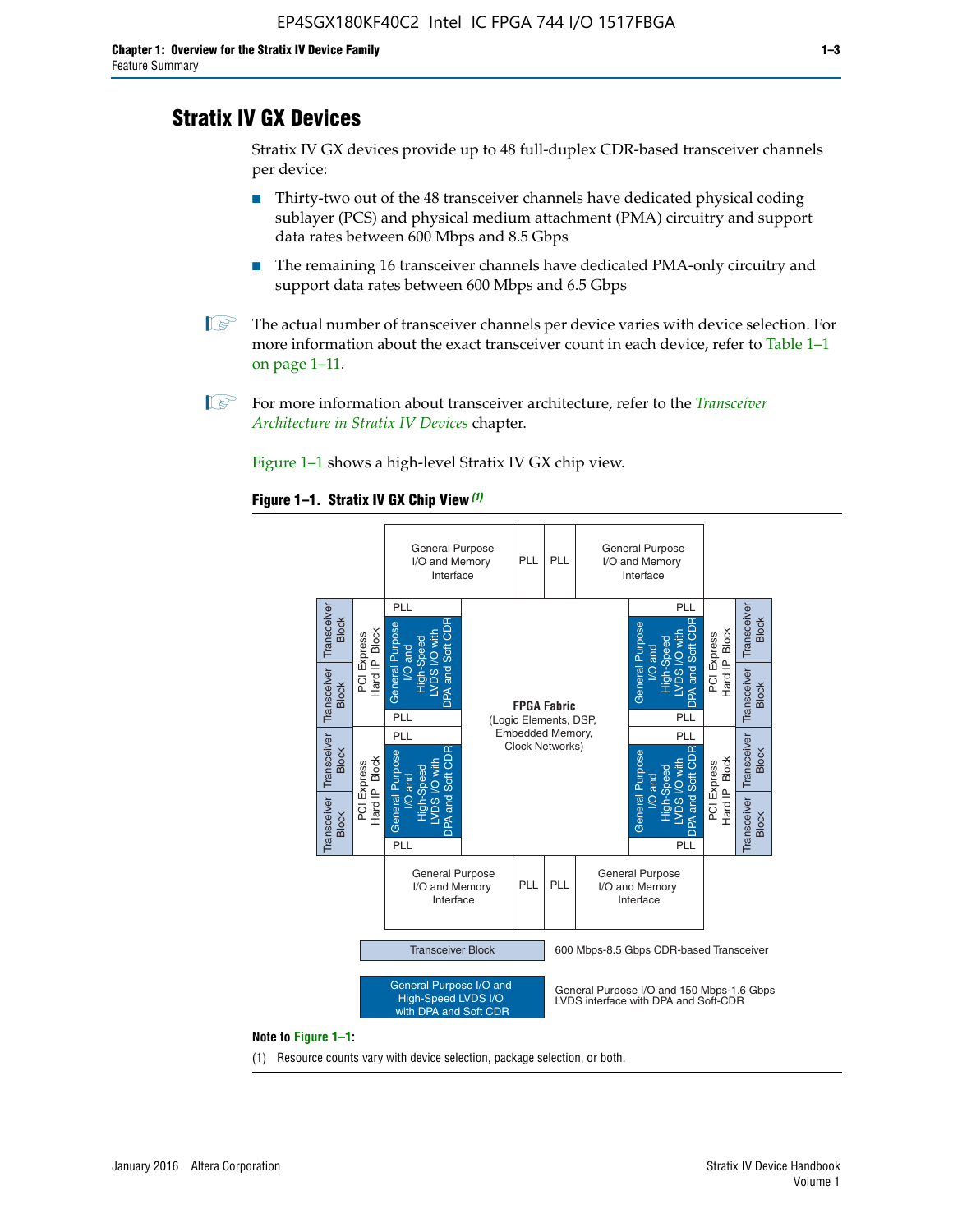# **Stratix IV E Device**

Stratix IV E devices provide an excellent solution for applications that do not require high-speed CDR-based transceivers, but are logic, user I/O, or memory intensive.

Figure 1–2 shows a high-level Stratix IV E chip view.

#### **Figure 1–2. Stratix IV E Chip View** *(1)*



#### **Note to Figure 1–2:**

(1) Resource counts vary with device selection, package selection, or both.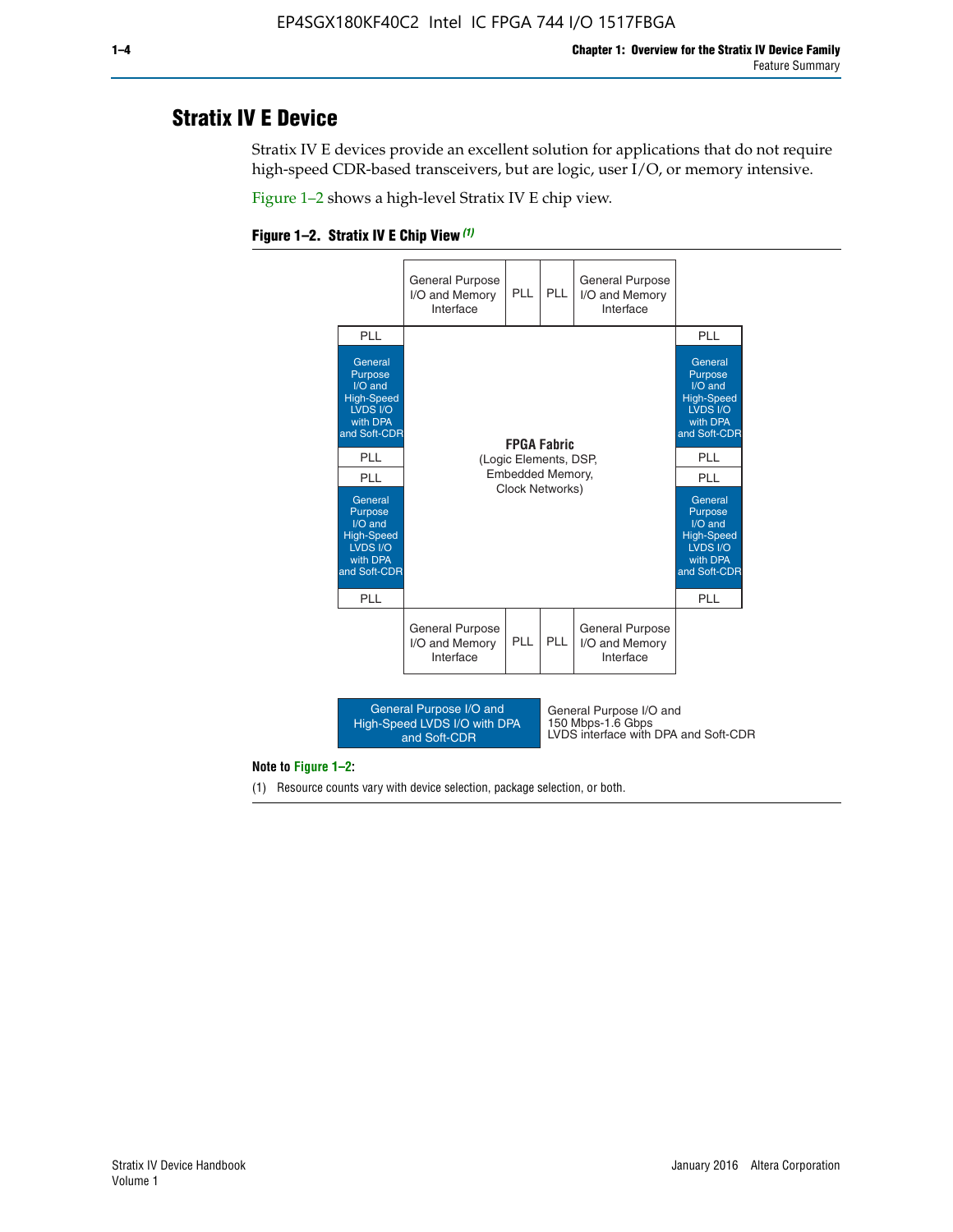# **Stratix IV GT Devices**

Stratix IV GT devices provide up to 48 CDR-based transceiver channels per device:

- Thirty-two out of the 48 transceiver channels have dedicated PCS and PMA circuitry and support data rates between 600 Mbps and 11.3 Gbps
- The remaining 16 transceiver channels have dedicated PMA-only circuitry and support data rates between 600 Mbps and 6.5 Gbps
- **1** The actual number of transceiver channels per device varies with device selection. For more information about the exact transceiver count in each device, refer to Table 1–7 on page 1–16.
- $\mathbb{I}$  For more information about Stratix IV GT devices and transceiver architecture, refer to the *[Transceiver Architecture in Stratix IV Devices](http://www.altera.com/literature/hb/stratix-iv/stx4_siv52001.pdf)* chapter.

Figure 1–3 shows a high-level Stratix IV GT chip view.

#### **Figure 1–3. Stratix IV GT Chip View** *(1)*



(1) Resource counts vary with device selection, package selection, or both.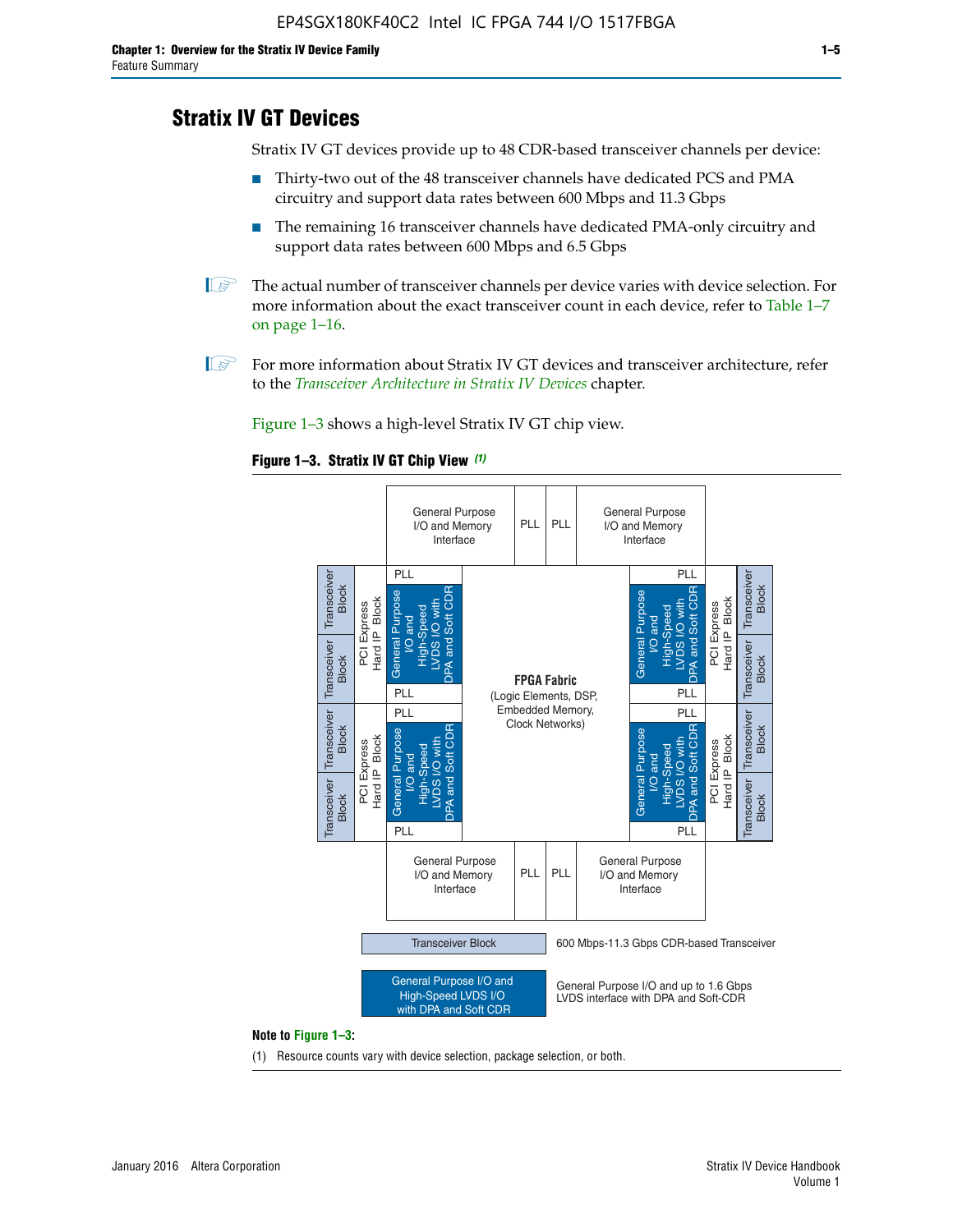# **Architecture Features**

The Stratix IV device family features are divided into high-speed transceiver features and FPGA fabric and I/O features.

 $\mathbb{I}$  The high-speed transceiver features apply only to Stratix IV GX and Stratix IV GT devices.

# **High-Speed Transceiver Features**

The following sections describe high-speed transceiver features for Stratix IV GX and GT devices.

### **Highest Aggregate Data Bandwidth**

Up to 48 full-duplex transceiver channels supporting data rates up to 8.5 Gbps in Stratix IV GX devices and up to 11.3 Gbps in Stratix IV GT devices.

## **Wide Range of Protocol Support**

Physical layer support for the following serial protocols:

- Stratix IV GX—PCIe Gen1 and Gen2, GbE, Serial RapidIO, SONET/SDH, XAUI/HiGig, (OIF) CEI-6G, SD/HD/3G-SDI, Fibre Channel, SFI-5, GPON, SAS/SATA, HyperTransport 1.0 and 3.0, and Interlaken
- Stratix IV GT—40G/100G Ethernet, SFI-S, Interlaken, SFI-5.1, Serial RapidIO, SONET/SDH, XAUI/HiGig, (OIF) CEI-6G, 3G-SDI, and Fibre Channel
- Extremely flexible and easy-to-configure transceiver data path to implement proprietary protocols
- PCIe Support
	- Complete PCIe Gen1 and Gen2 protocol stack solution compliant to PCI Express base specification 2.0 that includes PHY-MAC, Data Link, and transaction layer circuitry embedded in PCI Express hard IP blocks
	- **For more information, refer to the [PCI Express Compiler User Guide](http://www.altera.com/literature/ug/ug_pci_express.pdf).**
	- Root complex and end-point applications
	- $x1, x4,$  and  $x8$  lane configurations
	- PIPE 2.0-compliant interface
	- Embedded circuitry to switch between Gen1 and Gen2 data rates
	- Built-in circuitry for electrical idle generation and detection, receiver detect, power state transitions, lane reversal, and polarity inversion
	- 8B/10B encoder and decoder, receiver synchronization state machine, and ± 300 parts per million (ppm) clock compensation circuitry
	- Transaction layer support for up to two virtual channels (VCs)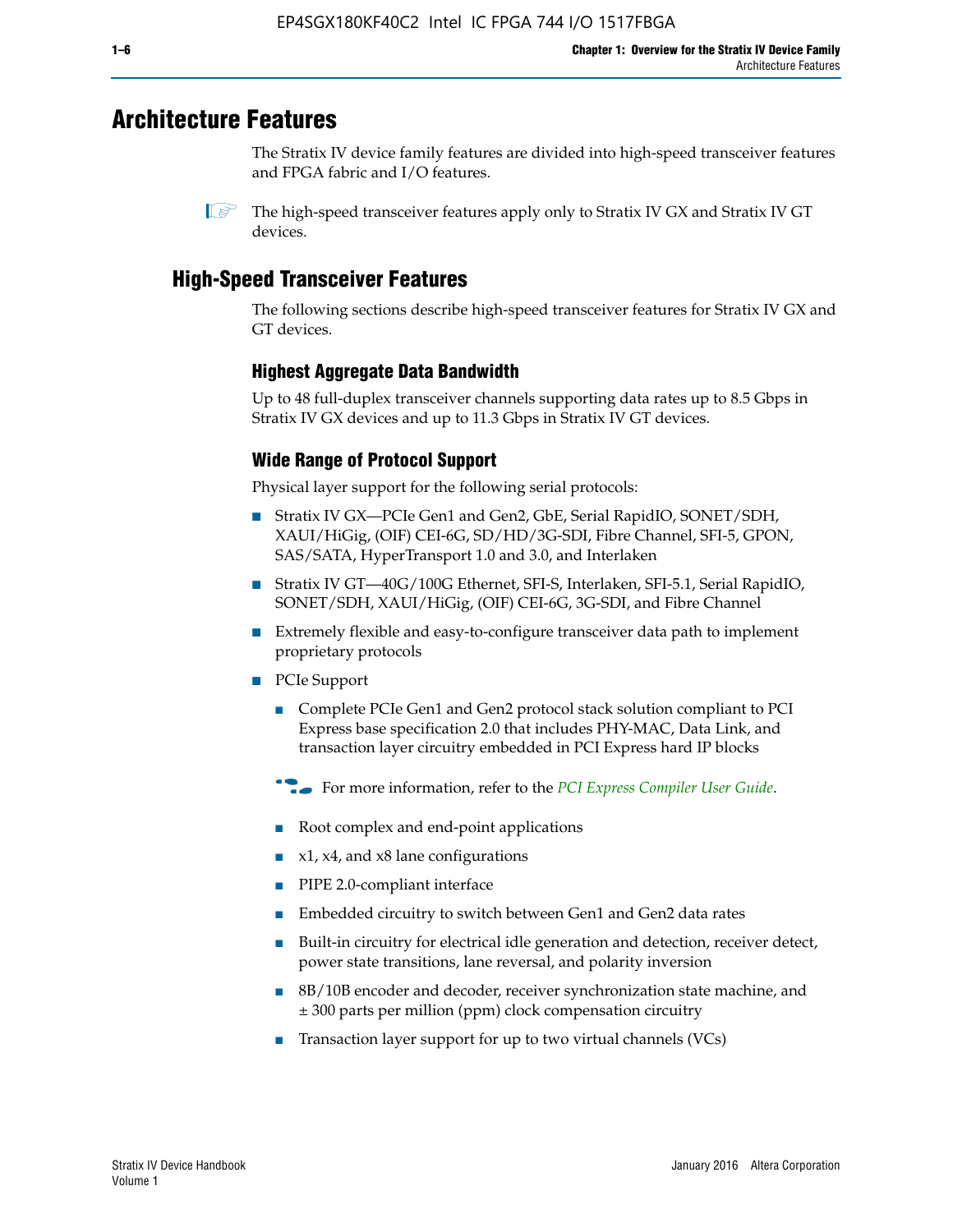- Compliant to IEEE802.3ae specification
- **■** Embedded state machine circuitry to convert XGMII idle code groups  $(|11|)$ to and from idle ordered sets  $(|A|, |K|, |R|)$  at the transmitter and receiver, respectively
- 8B/10B encoder and decoder, receiver synchronization state machine, lane deskew, and  $\pm 100$  ppm clock compensation circuitry
- GbE Support
	- Compliant to IEEE802.3-2005 specification
	- Automatic idle ordered set  $(111/112/1)$  generation at the transmitter, depending on the current running disparity
	- 8B/10B encoder and decoder, receiver synchronization state machine, and ± 100 ppm clock compensation circuitry
- Support for other protocol features such as MSB-to-LSB transmission in SONET/SDH configuration and spread-spectrum clocking in PCIe configurations

#### **Diagnostic Features**

- Serial loopback from the transmitter serializer to the receiver CDR for transceiver PCS and PMA diagnostics
- Reverse serial loopback pre- and post-CDR to transmitter buffer for physical link diagnostics
- Loopback master and slave capability in PCI Express hard IP blocks
- **For more information, refer to the** *[PCI Express Compiler User Guide](http://www.altera.com/literature/ug/ug_pci_express.pdf)***.**

#### **Signal Integrity**

Stratix IV devices simplify the challenge of signal integrity through a number of chip, package, and board-level enhancements to enable efficient high-speed data transfer into and out of the device. These enhancements include:

- Programmable 3-tap transmitter pre-emphasis with up to 8,192 pre-emphasis levels to compensate for pre-cursor and post-cursor inter-symbol interference (ISI)
- Up to 900% boost capability on the first pre-emphasis post-tap
- User-controlled and adaptive 4-stage receiver equalization with up to 16 dB of high-frequency gain
- On-die power supply regulators for transmitter and receiver phase-locked loop (PLL) charge pump and voltage controlled oscillator (VCO) for superior noise immunity
- On-package and on-chip power supply decoupling to satisfy transient current requirements at higher frequencies, thereby reducing the need for on-board decoupling capacitors
- Calibration circuitry for transmitter and receiver on-chip termination (OCT) resistors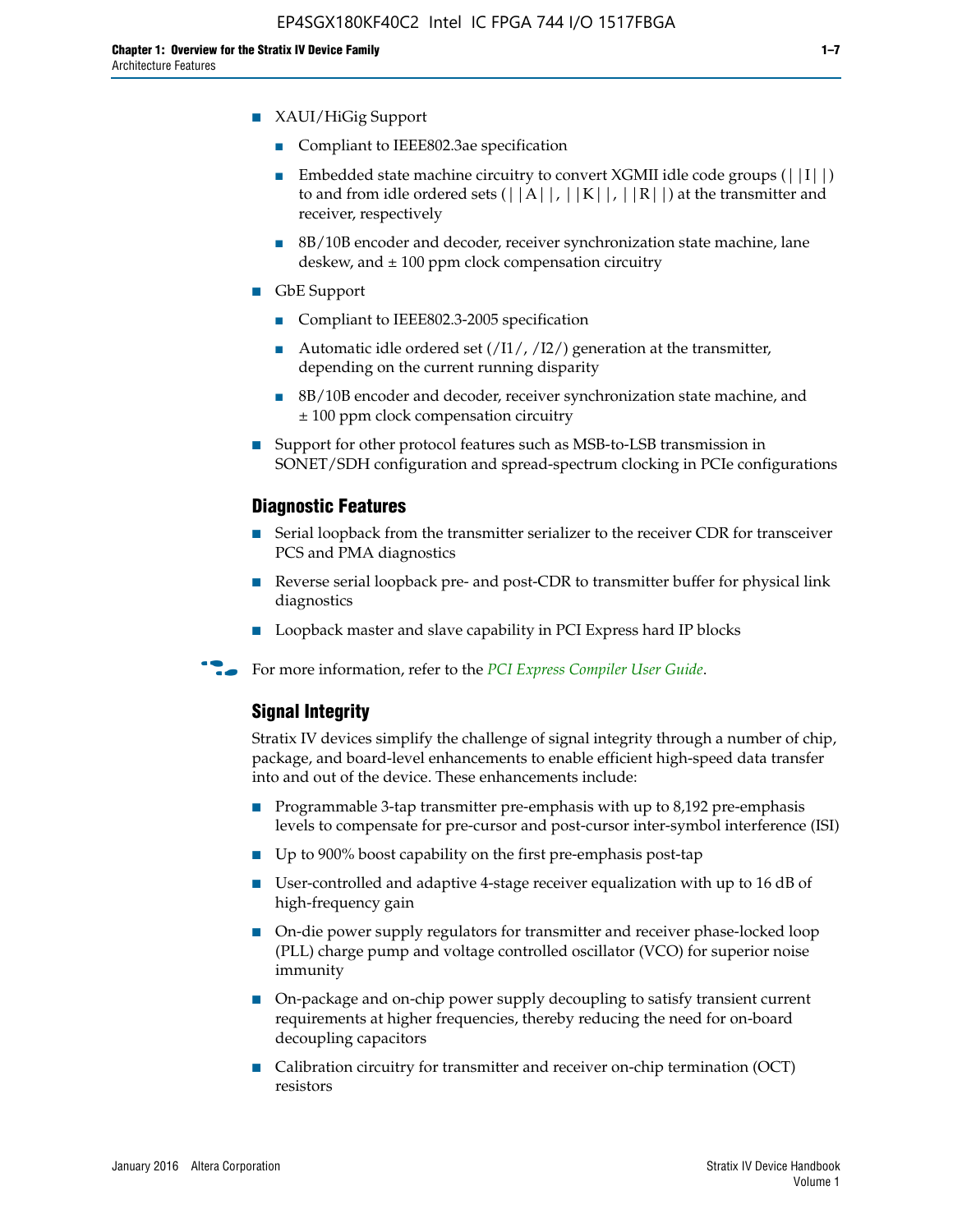# **FPGA Fabric and I/O Features**

The following sections describe the Stratix IV FPGA fabric and I/O features.

### **Device Core Features**

- Up to 531,200 LEs in Stratix IV GX and GT devices and up to 813,050 LEs in Stratix IV E devices, efficiently packed in unique and innovative adaptive logic modules (ALMs)
- Ten ALMs per logic array block (LAB) deliver faster performance, improved logic utilization, and optimized routing
- Programmable power technology, including a variety of process, circuit, and architecture optimizations and innovations
- Programmable power technology available to select power-driven compilation options for reduced static power consumption

#### **Embedded Memory**

- TriMatrix embedded memory architecture provides three different memory block sizes to efficiently address the needs of diversified FPGA designs:
	- 640-bit MLAB
	- 9-Kb M9K
	- 144-Kb M144K
- Up to 33,294 Kb of embedded memory operating at up to 600 MHz
- Each memory block is independently configurable to be a single- or dual-port RAM, FIFO, ROM, or shift register

### **Digital Signal Processing (DSP) Blocks**

- Flexible DSP blocks configurable as  $9 \times 9$ -bit,  $12 \times 12$ -bit,  $18 \times 18$ -bit, and  $36 \times 36$ -bit full-precision multipliers at up to 600 MHz with rounding and saturation capabilities
- Faster operation due to fully pipelined architecture and built-in addition, subtraction, and accumulation units to combine multiplication results
- Optimally designed to support advanced features such as adaptive filtering, barrel shifters, and finite and infinite impulse response (FIR and IIR) filters

#### **Clock Networks**

- Up to 16 global clocks and 88 regional clocks optimally routed to meet the maximum performance of 800 MHz
- Up to 112 and 132 periphery clocks in Stratix IV GX and Stratix IV E devices, respectively
- Up to 66 (16 GCLK + 22 RCLK + 28 PCLK) clock networks per device quadrant in Stratix IV GX and Stratix IV GT devices
- Up to 71 (16 GCLK + 22 RCLK + 33 PCLK) clock networks per device quadrant in Stratix IV E devices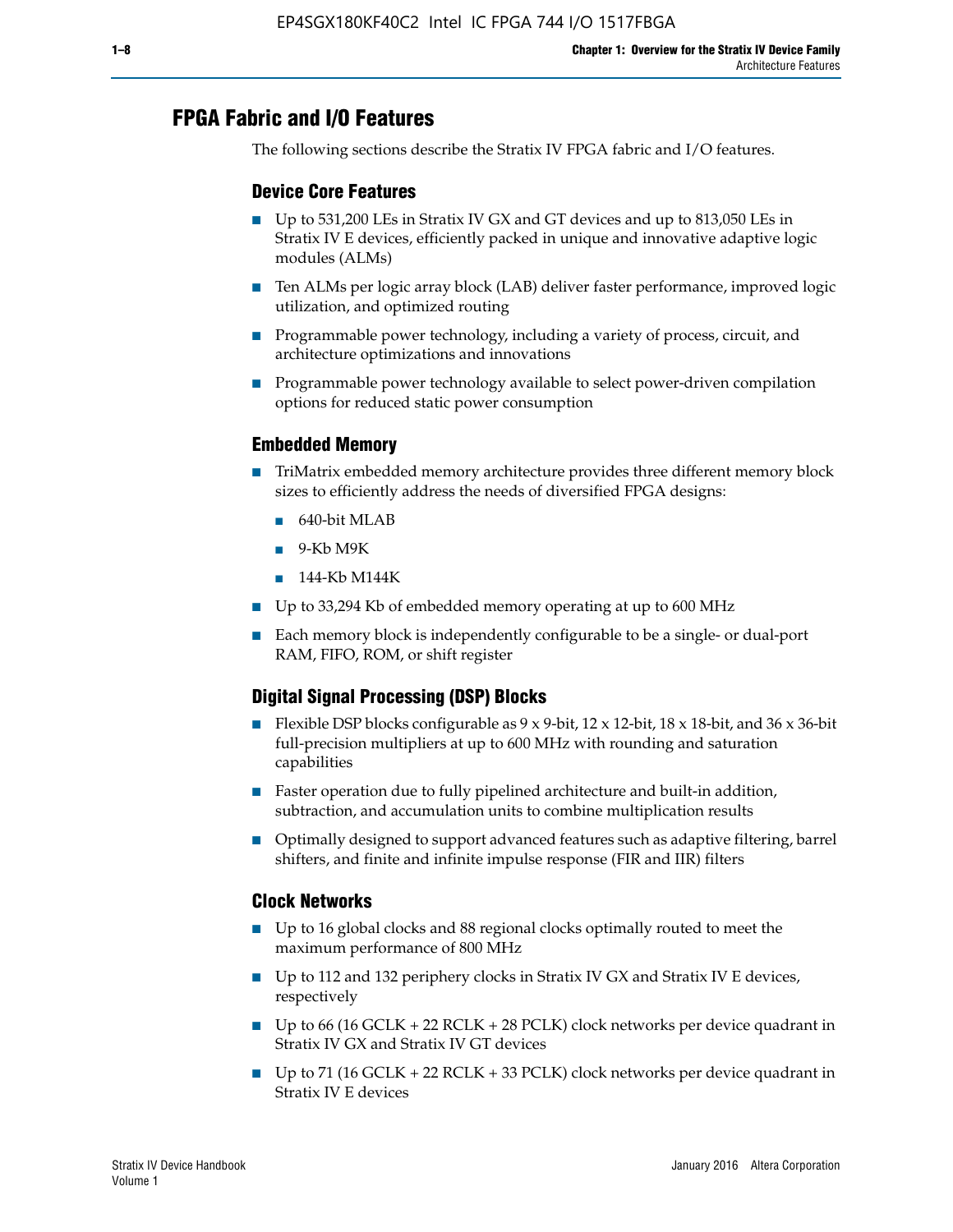### **PLLs**

- Three to 12 PLLs per device supporting spread-spectrum input tracking, programmable bandwidth, clock switchover, dynamic reconfiguration, and delay compensation
- On-chip PLL power supply regulators to minimize noise coupling

#### **I/O Features**

- Sixteen to 24 modular I/O banks per device with 24 to 48 I/Os per bank designed and packaged for optimal simultaneous switching noise (SSN) performance and migration capability
- Support for a wide range of industry I/O standards, including single-ended (LVTTL/CMOS/PCI/PCIX), differential (LVDS/mini-LVDS/RSDS), voltage-referenced single-ended and differential (SSTL/HSTL Class I/II) I/O standards
- **O**n-chip series  $(R_S)$  and on-chip parallel  $(R_T)$  termination with auto-calibration for single-ended I/Os and on-chip differential  $(R_D)$  termination for differential I/Os
- Programmable output drive strength, slew rate control, bus hold, and weak pull-up capability for single-ended I/Os
- User I/O:GND: $V_{CC}$  ratio of 8:1:1 to reduce loop inductance in the package—PCB interface
- **■** Programmable transmitter differential output voltage ( $V_{OD}$ ) and pre-emphasis for high-speed LVDS I/O

#### **High-Speed Differential I/O with DPA and Soft-CDR**

- Dedicated circuitry on the left and right sides of the device to support differential links at data rates from 150 Mbps to 1.6 Gbps
- Up to 98 differential SERDES in Stratix IV GX devices, up to 132 differential SERDES in Stratix IV E devices, and up to 47 differential SERDES in Stratix IV GT devices
- DPA circuitry at the receiver automatically compensates for channel-to-channel and channel-to-clock skew in source synchronous interfaces
- Soft-CDR circuitry at the receiver allows implementation of asynchronous serial interfaces with embedded clocks at up to 1.6 Gbps data rate (SGMII and GbE)

#### **External Memory Interfaces**

- Support for existing and emerging memory interface standards such as DDR SDRAM, DDR2 SDRAM, DDR3 SDRAM, QDRII SRAM, QDRII+ SRAM, and RLDRAM II
- DDR3 up to 1,067 Mbps/533 MHz
- Programmable DQ group widths of 4 to 36 bits (includes parity bits)
- Dynamic OCT, trace mismatch compensation, read-write leveling, and half-rate register capabilities provide a robust external memory interface solution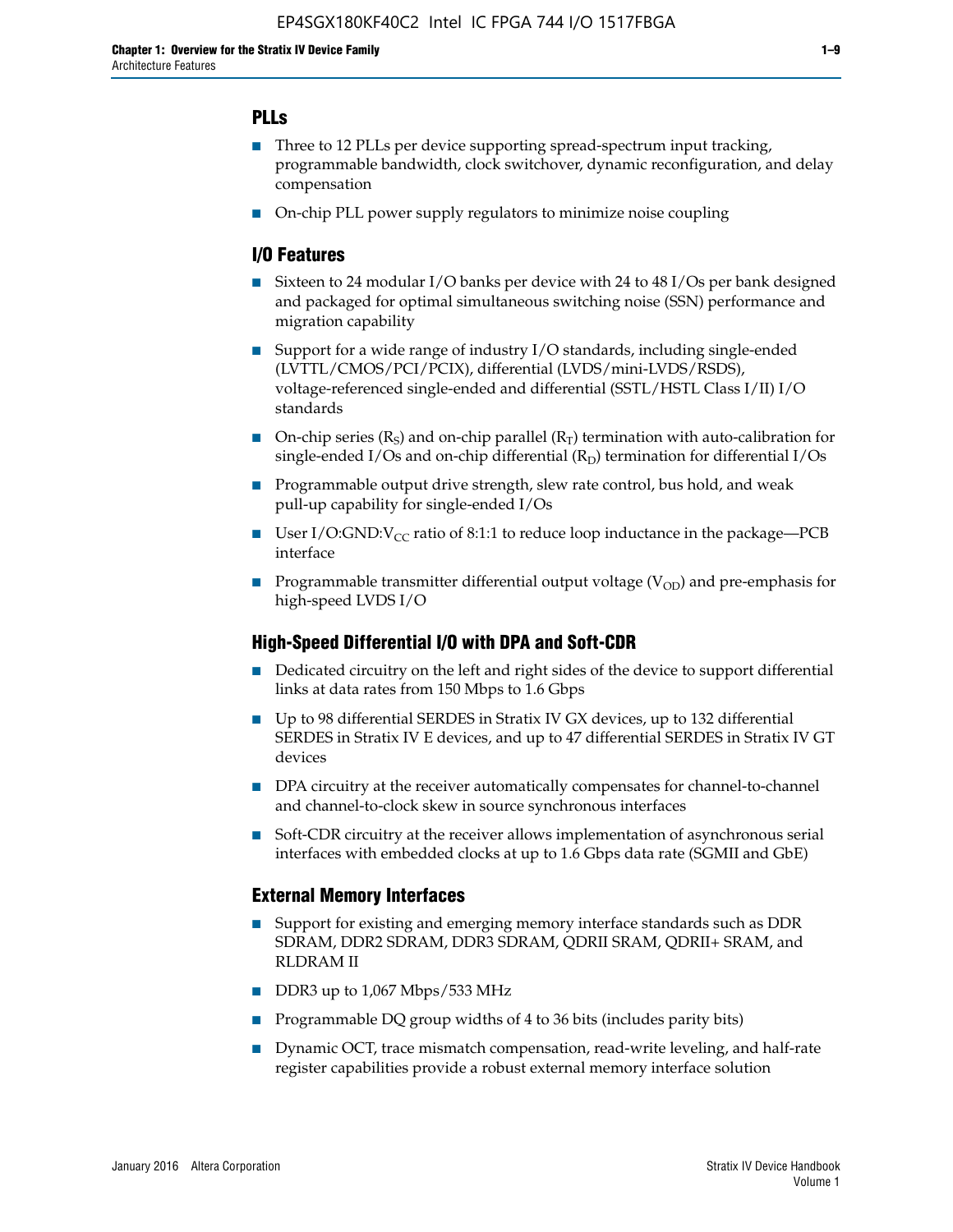### **System Integration**

- All Stratix IV devices support hot socketing
- Four configuration modes:
	- Passive Serial (PS)
	- Fast Passive Parallel (FPP)
	- Fast Active Serial (FAS)
	- JTAG configuration
- Ability to perform remote system upgrades
- 256-bit advanced encryption standard (AES) encryption of configuration bits protects your design against copying, reverse engineering, and tampering
- Built-in soft error detection for configuration RAM cells
- For more information about how to connect the PLL, external memory interfaces,  $I/O$ , high-speed differential I/O, power, and the JTAG pins to PCB, refer to the *[Stratix IV GX and Stratix IV E Device Family Pin Connection Guidelines](http://www.altera.com/literature/dp/stratix4/PCG-01005.pdf)* and the *[Stratix IV GT Device Family Pin Connection Guidelines](http://www.altera.com/literature/dp/stratix4/PCG-01006.pdf)*.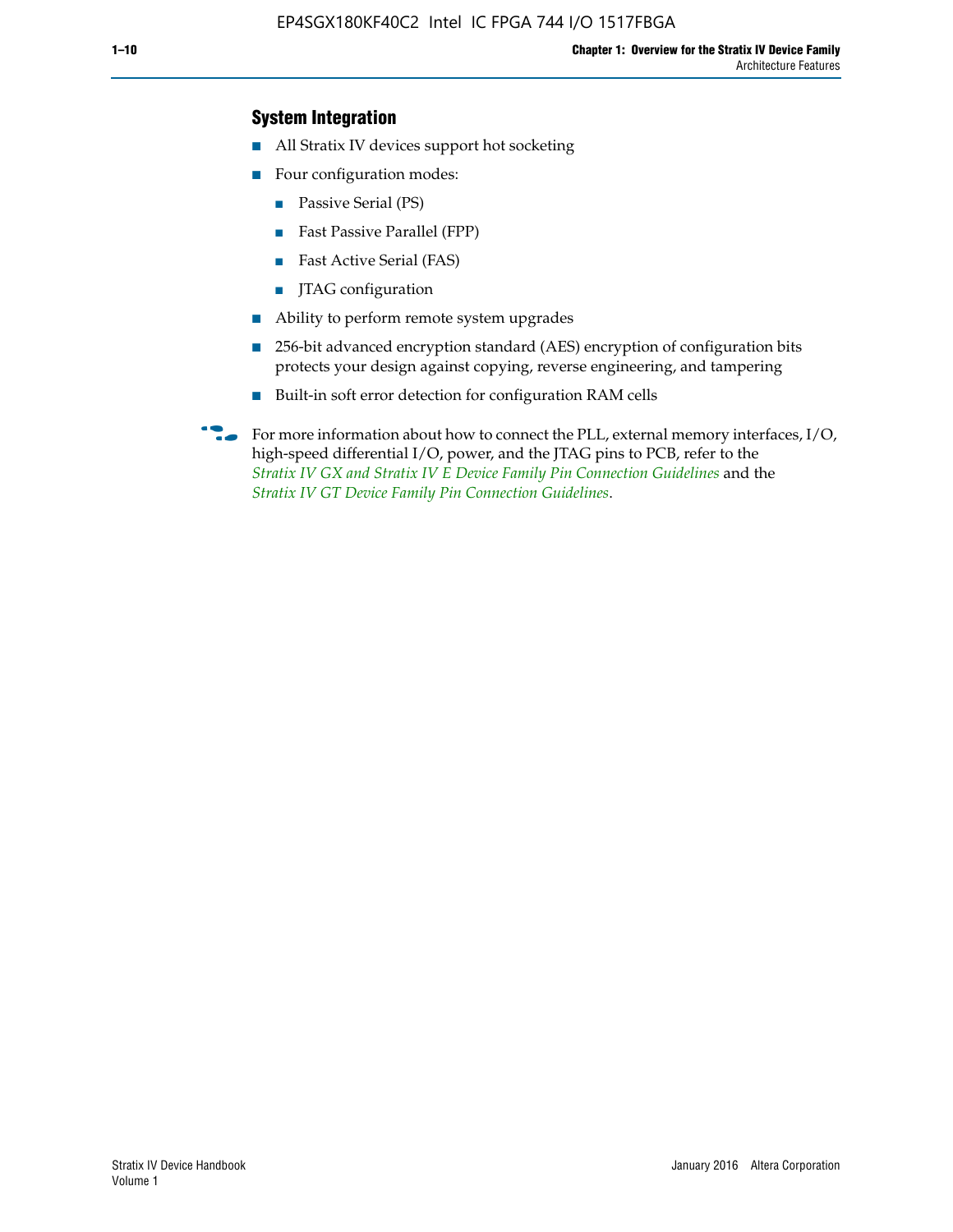#### Table 1–1 lists the Stratix IV GX device features.

## **Table 1–1. Stratix IV GX Device Features (Part 1 of 2)**

| <b>Feature</b>                                                 | EP4SGX70                 |                |                                | <b>EP4SGX110</b>  |                          |                                | <b>EP4SGX180</b>               |                |       |              | <b>EP4SGX230</b>         |                |       |                                 |                | <b>EP4SGX290</b> |       |       |                |                                 |                   | <b>EP4SGX360</b> |         |       |       |         | <b>EP4SGX530</b> |
|----------------------------------------------------------------|--------------------------|----------------|--------------------------------|-------------------|--------------------------|--------------------------------|--------------------------------|----------------|-------|--------------|--------------------------|----------------|-------|---------------------------------|----------------|------------------|-------|-------|----------------|---------------------------------|-------------------|------------------|---------|-------|-------|---------|------------------|
| <b>Package</b><br><b>Option</b>                                | F780                     | F1152          | F780                           | F1152             |                          | F780                           | F1152                          |                | F1517 | F780         | F1152                    |                | F1517 | F780                            | F1152          |                  | F1517 | F1760 | F1932          | F780                            | F1152             |                  | F1517   | F1760 | F1932 | F1760   | F1932            |
| <b>ALMs</b>                                                    | 29,040                   |                |                                | 42,240            |                          |                                | 70,300                         |                |       |              | 91,200                   |                |       |                                 |                | 116,480          |       |       |                |                                 |                   |                  | 141,440 |       |       | 212,480 |                  |
| LEs                                                            | 72,600                   |                |                                | 105,600           |                          |                                | 175,750                        |                |       |              | 228,000                  |                |       |                                 |                | 291,200          |       |       |                |                                 |                   |                  | 353,600 |       |       |         | 531,200          |
| 0.6 Gbps-<br>8.5 Gbps<br>Transceivers<br>$(PMA + PCs)$<br>(1)  | $\overline{\phantom{0}}$ | 16             | $\hspace{0.05cm}$              | $\hspace{0.05cm}$ | 16                       | $\hspace{0.05cm}$              | $\hspace{0.05cm}$              | 16             | 24    |              | $\overline{\phantom{a}}$ | 16             | 24    | —                               |                | 16               | 24    | 24    | 32             | $\overline{\phantom{0}}$        | $\hspace{0.05cm}$ | 16               | 24      | 24    | 32    | 24      | 32               |
| 0.6 Gbps-<br>6.5 Gbps<br>Transceivers<br>$(PMA + PCs)$<br>(1)  | 8                        |                | 8                              | 16                | $\overline{\phantom{0}}$ | 8                              | 16                             | ÷              |       | 8            | 16                       | —              |       | 16                              | 16             |                  |       |       |                | 16                              | 16                |                  |         |       |       |         |                  |
| PMA-only<br>CMU<br>Channels<br>$(0.6$ Gbps-<br>6.5 Gbps)       | $\overline{\phantom{0}}$ | 8              | $\qquad \qquad \longleftarrow$ |                   | 8                        | $\qquad \qquad \longleftarrow$ | $\qquad \qquad \longleftarrow$ | 8              | 12    |              |                          | 8              | 12    | $\hspace{0.1mm}-\hspace{0.1mm}$ |                | 8                | 12    | 12    | 16             | $\overline{\phantom{0}}$        | $\hspace{0.05cm}$ | 8                | 12      | 12    | 16    | 12      | 16               |
| <b>PCI Express</b><br>hard IP<br><b>Blocks</b>                 | $\mathbf{1}$             | $\overline{2}$ | $\mathbf 1$                    | $\overline{2}$    |                          | $\mathbf{1}$                   |                                | $\overline{2}$ |       | $\mathbf{1}$ |                          | $\overline{c}$ |       |                                 |                | $\overline{c}$   |       |       | $\overline{4}$ |                                 |                   | $\overline{2}$   |         |       | 4     |         | 4                |
| High-Speed<br><b>LVDS</b><br>SERDES (up<br>to 1.6 Gbps)<br>(4) | 28                       | 56             | 28                             | 28                | 56                       | 28                             | 44                             |                | 88    | 28           | 44                       |                | 88    | —                               | 44             |                  | 88    | 88    | 98             | $\hspace{0.1mm}-\hspace{0.1mm}$ | 44                |                  | 88      | 88    | 98    | 88      | 98               |
| SPI-4.2 Links                                                  | $\mathbf{1}$             |                |                                | 1                 |                          | $\mathbf{1}$                   | $\overline{c}$                 |                | 4     | 1            | $\overline{c}$           |                | 4     | —                               | $\overline{2}$ |                  |       | 4     |                | $\overline{\phantom{0}}$        | $\overline{2}$    |                  |         | 4     |       |         | 4                |

Architecture Features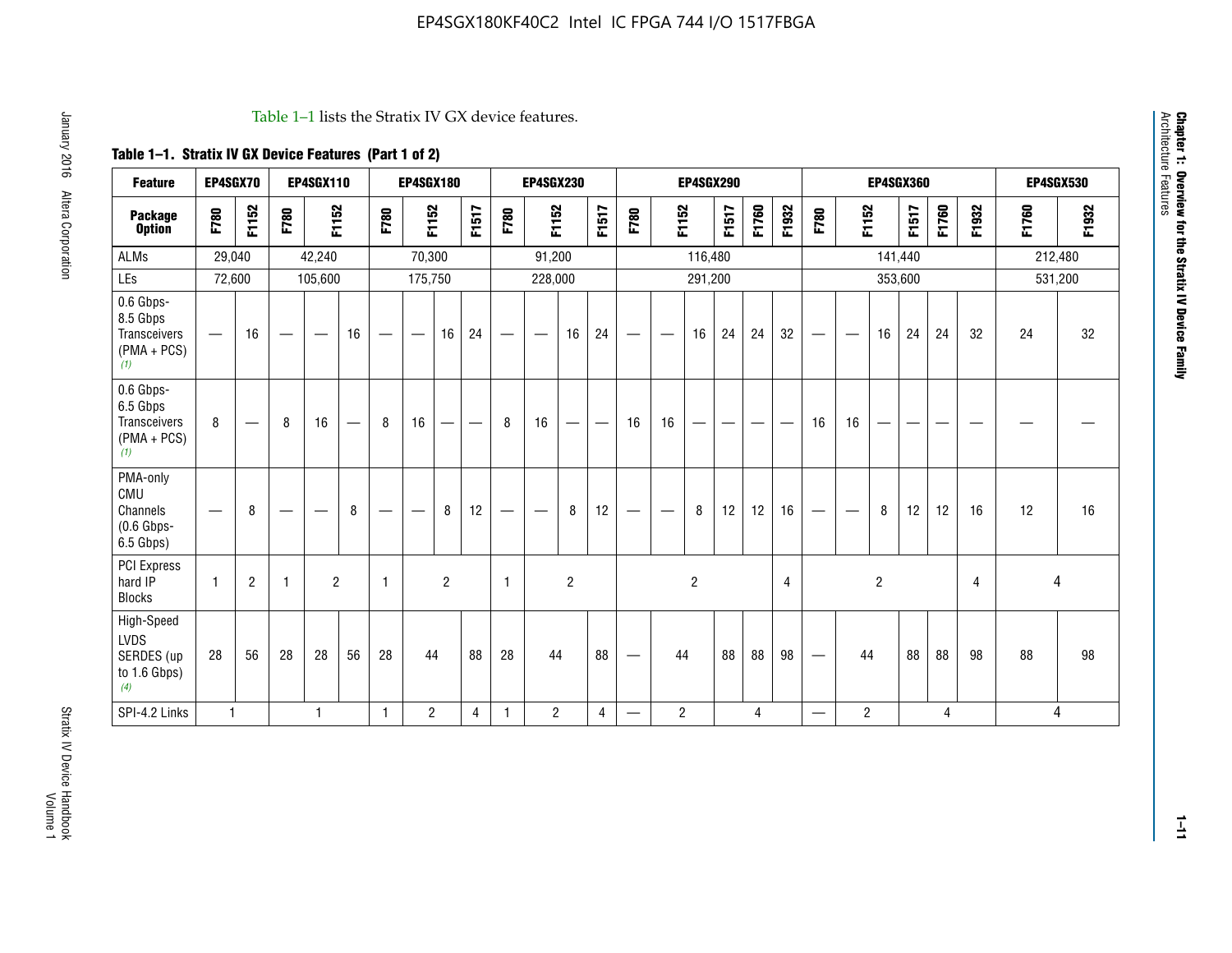**Table 1–1. Stratix IV GX Device Features (Part 2 of 2)**

| <b>Feature</b>                                       | EP4SGX70                |                        |                             | <b>EP4SGX110</b>            |                        |                             | <b>EP4SGX180</b>            |                                 |                        |                             | <b>EP4SGX230</b>            |                      |                        |                             |                            | <b>EP4SGX290</b>       |                      |                        |                        |                             |                             |                        | <b>EP4SGX360</b>     |                        |                        | <b>EP4SGX530</b>  |                   |
|------------------------------------------------------|-------------------------|------------------------|-----------------------------|-----------------------------|------------------------|-----------------------------|-----------------------------|---------------------------------|------------------------|-----------------------------|-----------------------------|----------------------|------------------------|-----------------------------|----------------------------|------------------------|----------------------|------------------------|------------------------|-----------------------------|-----------------------------|------------------------|----------------------|------------------------|------------------------|-------------------|-------------------|
| <b>Package</b><br><b>Option</b>                      | F780                    | F1152                  | F780                        | F1152                       |                        | F780                        | F1152                       |                                 | F1517                  | F780                        | F1152                       |                      | F1517                  | F780                        | F1152                      |                        | F1517                | F1760                  | F1932                  | F780                        | F1152                       |                        | F1517                | F1760                  | F1932                  | F1760             | F1932             |
| M9K Blocks<br>(256x)<br>36 bits)                     | 462                     |                        |                             | 660                         |                        |                             | 950                         |                                 |                        |                             | 1,235                       |                      |                        |                             |                            | 936                    |                      |                        |                        |                             |                             | 1,248                  |                      |                        |                        | 1,280             |                   |
| M144K<br><b>Blocks</b><br>(2048 x<br>72 bits)        | 16                      |                        |                             | 16                          |                        |                             | 20                          |                                 |                        |                             | 22                          |                      |                        |                             |                            | 36                     |                      |                        |                        |                             |                             | 48                     |                      |                        |                        | 64                |                   |
| <b>Total Memory</b><br>(MLAB+M9K<br>+M144K) Kb       | 7,370                   |                        |                             | 9,564                       |                        |                             | 13,627                      |                                 |                        |                             | 17,133                      |                      |                        |                             |                            | 17,248                 |                      |                        |                        |                             |                             | 22,564                 |                      |                        |                        | 27,376            |                   |
| Embedded<br><b>Multipliers</b><br>$18 \times 18$ (2) | 384                     |                        |                             | 512                         |                        |                             | 920                         |                                 |                        |                             | 1,288                       |                      |                        |                             |                            | 832                    |                      |                        |                        |                             |                             | 1,040                  |                      |                        | 1,02<br>4              | 1,024             |                   |
| PLLs                                                 | 3                       | $\overline{4}$         | 3                           | 4                           |                        | 3                           | 6                           |                                 | 8                      | 3                           | 6                           |                      | 8                      | $\overline{4}$              | 6                          |                        | 8                    | 12                     | 12                     | 4                           | 6                           |                        | 8                    | 12                     | 12                     | 12                | 12                |
| User $I/Os$ (3)                                      | 372                     | 488                    | 372                         | 372                         | 48<br>8                | 372                         | 56<br>4                     | 56<br>4                         | 74<br>4                | 372                         | 564                         | 56<br>4              | 74<br>$\overline{4}$   | 289                         | 564                        | 56<br>4                | 74<br>4              | 88<br>0                | 92<br>0                | 289                         | 564                         | 56<br>4                | 74<br>4              | 88<br>0                | 920                    | 880               | 920               |
| Speed Grade<br>(fastest to<br>slowest) (5)           | $-2x,$<br>$-3,$<br>$-4$ | $-2,$<br>$-3,$<br>$-4$ | $-2\times$<br>$-3,$<br>$-4$ | $-2\times$<br>$-3,$<br>$-4$ | $-2,$<br>$-3,$<br>$-4$ | $-2\times$<br>$-3,$<br>$-4$ | $-2$<br>×,<br>$-3,$<br>$-4$ | $-2$<br>$\cdot$<br>$-3$<br>$-4$ | $-2,$<br>$-3,$<br>$-4$ | $-2\times$<br>$-3,$<br>$-4$ | $-2\times$<br>$-3,$<br>$-4$ | $-2,$<br>-3,<br>$-4$ | $-2,$<br>$-3,$<br>$-4$ | $-2\times$<br>$-3,$<br>$-4$ | $-2\times$<br>$-3$<br>$-4$ | $-2,$<br>$-3,$<br>$-4$ | $-2,$<br>-3,<br>$-4$ | $-2,$<br>$-3,$<br>$-4$ | $-2,$<br>$-3,$<br>$-4$ | $-2\times$<br>$-3,$<br>$-4$ | $-2\times$<br>$-3,$<br>$-4$ | $-2,$<br>$-3,$<br>$-4$ | $-2,$<br>-3,<br>$-4$ | $-2,$<br>$-3,$<br>$-4$ | $-2,$<br>$-3,$<br>$-4$ | $-2, -3,$<br>$-4$ | $-2, -3,$<br>$-4$ |

#### **Notes to Table 1–1:**

(1) The total number of transceivers is divided equally between the left and right side of each device, except for the devices in the F780 package. These devices have eight transceiver channels located only on the right side of the device.

(2) Four multiplier adder mode.

(3) The user I/Os count from pin-out files includes all general purpose I/O, dedicated clock pins, and dual purpose configuration pins. Transceiver pins and dedicated configuration pins are not included in the pin count.

- (4) Total pairs of high-speed LVDS SERDES take the lowest channel count of  $R_X/T_X$ .
- (5) The difference between the Stratix IV GX devices in the –2 and –2x speed grades is the number of available transceiver channels. The –2 device allows you to use the transceiver CMU blocks as transceiver channels. The –2x device does NOT allow you to use the CMU blocks as transceiver channels. In addition to the reduction of available transceiver channels in the Stratix IV GX –2x device, the data rates in the –2x device are limited to 6.5 Gbps.

January 2016 Altera Corporation

Altera Corporation

January 2016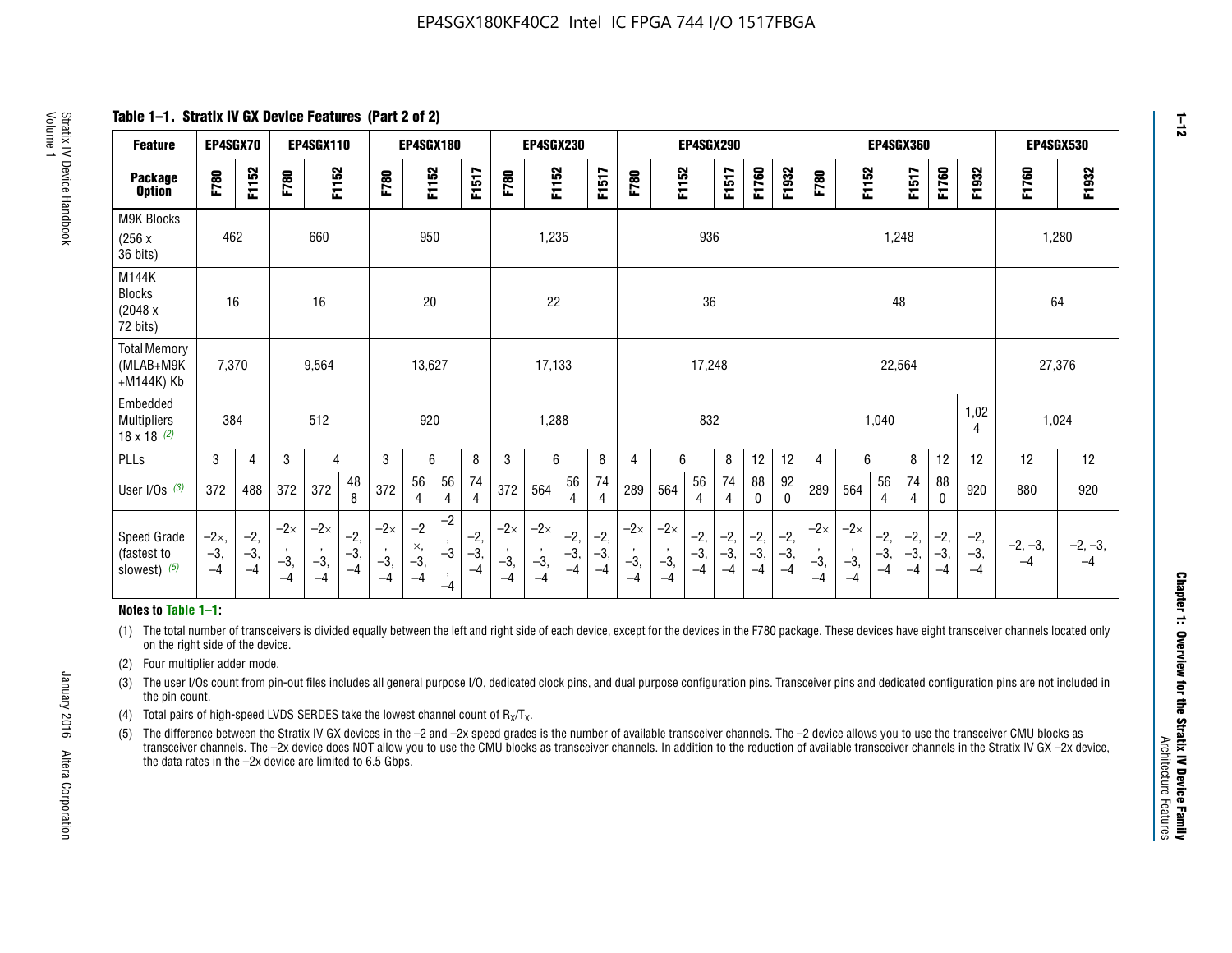Table 1–2 lists the Stratix IV GX device package options.

#### **Table 1–2. Stratix IV GX Device Package Options** *(1)***,** *(2)*

| <b>Device</b> |                  | <b>F780</b><br>(29 mm x 29 mm) $(6)$ | F1152<br>$(35 \, \text{mm} \times 35 \, \text{mm})$<br>(6) |             | <b>F1152</b><br>$(35 \text{ mm} \times 35 \text{ mm})$ $(5)$ , $(7)$ | F1517<br>(40 mm x 40 mm)<br>$(5)$ $(7)$ | <b>F1760</b><br>$(42.5 \text{ mm} \times 42.5 \text{ mm})$<br>Ø | F1932<br>$(45 \, \text{mm} \times 45 \, \text{mm})$<br>(7) |
|---------------|------------------|--------------------------------------|------------------------------------------------------------|-------------|----------------------------------------------------------------------|-----------------------------------------|-----------------------------------------------------------------|------------------------------------------------------------|
| EP4SGX70      | <b>DF29</b>      |                                      |                                                            | <b>HF35</b> |                                                                      |                                         |                                                                 |                                                            |
| EP4SGX110     | <b>DF29</b>      |                                      | FF35                                                       | <b>HF35</b> |                                                                      |                                         |                                                                 |                                                            |
| EP4SGX180     | DF <sub>29</sub> |                                      | FF35                                                       |             | <b>HF35</b>                                                          | KF40                                    |                                                                 |                                                            |
| EP4SGX230     | DF <sub>29</sub> |                                      | FF35                                                       |             | <b>HF35</b>                                                          | KF40                                    |                                                                 |                                                            |
| EP4SGX290     |                  | FH29 $(3)$                           | FF35                                                       |             | <b>HF35</b>                                                          | KF40                                    | KF43                                                            | <b>NF45</b>                                                |
| EP4SGX360     |                  | FH29 (3)                             | FF35                                                       |             | <b>HF35</b>                                                          | KF40                                    | KF43                                                            | <b>NF45</b>                                                |
| EP4SGX530     |                  |                                      |                                                            |             | HH35 (4)                                                             | KH40 (4)                                | KF43                                                            | <b>NF45</b>                                                |

#### **Notes to Table 1–2:**

(1) Device packages in the same column and marked under the same arrow sign have vertical migration capability.

(2) Use the Pin Migration Viewer in the Pin Planner to verify the pin migration compatibility when migrating devices. For more information, refer to *[I/O Management](http://www.altera.com/literature/hb/qts/qts_qii52013.pdf)* in the *Quartus II Handbook, Volume 2*.

(3) The 780-pin EP4SGX290 and EP4SGX360 devices are available only in 33 mm x 33 mm Hybrid flip chip package.

(4) The 1152-pin and 1517-pin EP4SGX530 devices are available only in 42.5 mm x 42.5 mm Hybrid flip chip packages.

(5) When migrating between hybrid and flip chip packages, there is an additional keep-out area. For more information, refer to the *[Package Information Datasheet for Altera Devices](http://www.altera.com/literature/ds/dspkg.pdf)*.

(6) Devices listed in this column are available in –2x, –3, and –4 speed grades. These devices do not have on-package decoupling capacitors.

(7) Devices listed in this column are available in –2, –3, and –4 speed grades. These devices have on-package decoupling capacitors. For more information about on-package decoupling capacitor value in each device, refer to Table 1–3.

 $\mathbb{L}$ s On-package decoupling reduces the need for on-board or PCB decoupling capacitors by satisfying the transient current requirements at higher frequencies. The *[Power Delivery Network](http://www.altera.com/literature/ug/pdn_tool_stxiv.zip)* design tool for Stratix IV devices accounts for the on-package decoupling and reflects the reduced requirements for PCB decoupling capacitors.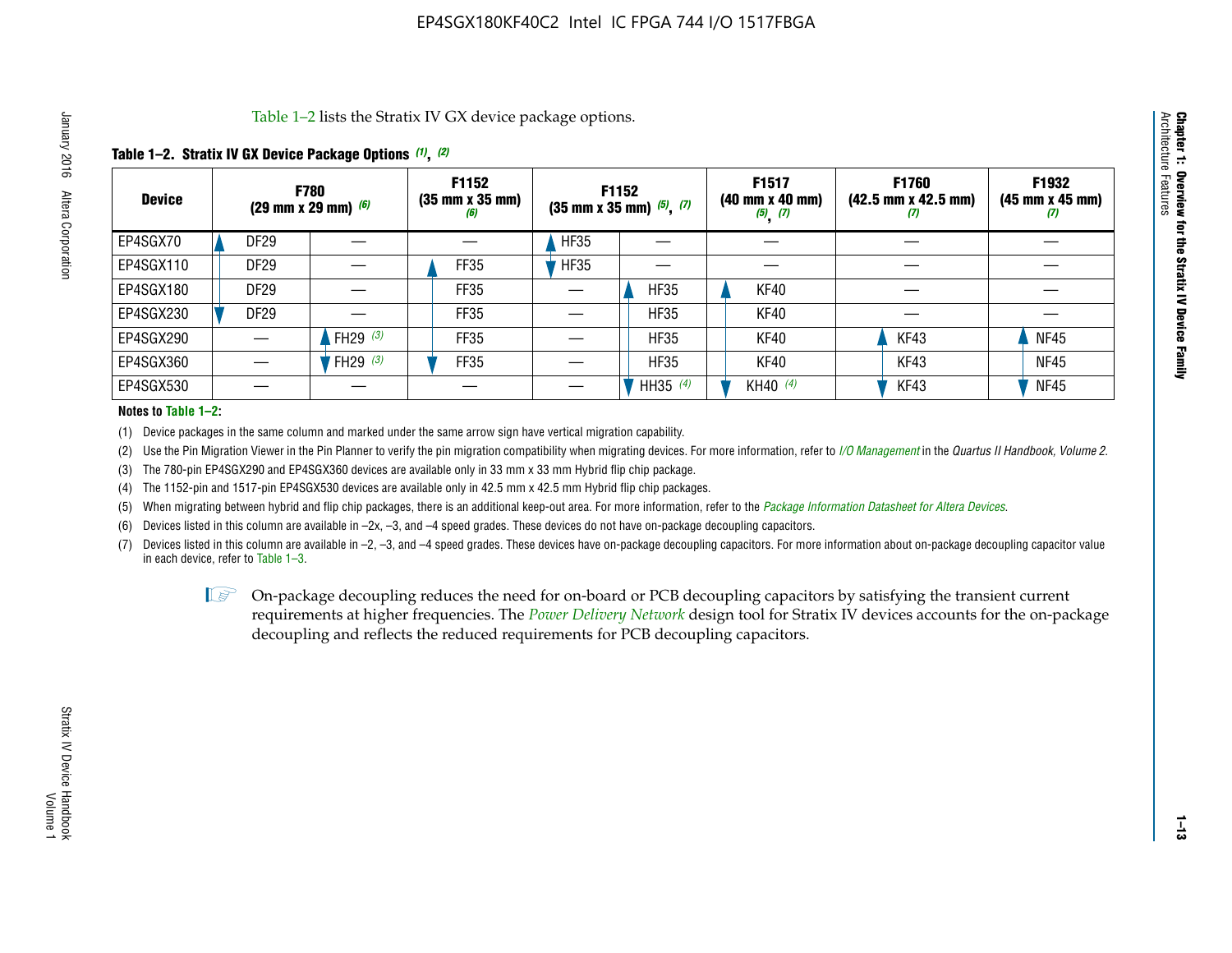|  |  |  | Table 1-3. Stratix IV GX Device On-Package Decoupling Information (1) |
|--|--|--|-----------------------------------------------------------------------|
|--|--|--|-----------------------------------------------------------------------|

| <b>Ordering Information</b> |             | <b>V<sub>cc</sub></b>               | V <sub>ccio</sub>    | V <sub>CCL_GXB</sub>         | $V_{\texttt{CCA}\_\textsf{L/R}}$ | $V_{CCT}$ and $V_{CCR}$ (Shared)              |  |
|-----------------------------|-------------|-------------------------------------|----------------------|------------------------------|----------------------------------|-----------------------------------------------|--|
|                             |             |                                     |                      |                              |                                  |                                               |  |
| EP4SGX70                    | <b>HF35</b> | $2\times1$ uF + $2\times470$ nF     | 10nF per bank $(2)$  | 100nF per transceiver block  | 100nF                            | $1 \times 470$ nF + $1 \times 47$ nF per side |  |
| EP4SGX110                   | <b>HF35</b> | $2\times1$ uF + 2 $\times$ 470nF    | 10nF per bank $(2)$  | 100nF per transceiver block  | 100 <sub>nF</sub>                | $1\times470$ nF + $1\times47$ nF per side     |  |
| EP4SGX180                   | <b>HF35</b> | $2\times1$ uF + $2\times470$ nF     | 10nF per bank $(2)$  | 100nF per transceiver block  | 100 <sub>n</sub> F               | $1 \times 470$ nF + $1 \times 47$ nF per side |  |
|                             | KF40        |                                     |                      |                              |                                  |                                               |  |
|                             | <b>HF35</b> |                                     |                      |                              |                                  | $1 \times 470$ nF + $1 \times 47$ nF          |  |
| EP4SGX230                   | KF40        | $2\times1$ uF + $2\times470$ nF     | 10 nF per bank $(2)$ | 100 nF per transceiver block | 100 nF                           | per side                                      |  |
|                             | <b>HF35</b> |                                     |                      |                              |                                  |                                               |  |
|                             | KF40        |                                     |                      |                              |                                  | $1 \times 470$ nF + $1 \times 47$ nF          |  |
| EP4SGX290                   | KF43        | $4 \times 1$ uF + $4 \times 470$ nF | 10 nF per bank $(2)$ | 100 nF per transceiver block | 100nF                            | per side                                      |  |
|                             | <b>NF45</b> |                                     |                      |                              |                                  |                                               |  |
|                             | <b>HF35</b> |                                     |                      |                              |                                  |                                               |  |
|                             | KF40        |                                     |                      |                              |                                  | $1 \times 470$ nF + $1 \times 47$ nF          |  |
| EP4SGX360                   | KF43        | $4 \times 1$ uF + $4 \times 470$ nF | 10 nF per bank $(2)$ | 100 nF per transceiver block | 100 nF                           | per side                                      |  |
|                             | <b>NF45</b> |                                     |                      |                              |                                  |                                               |  |
|                             | <b>HH35</b> |                                     |                      |                              |                                  |                                               |  |
|                             | <b>KH40</b> |                                     |                      |                              |                                  | $1 \times 470$ nF + $1 \times 47$ nF          |  |
| EP4SGX530                   | KF43        | $4 \times 1$ uF + $4 \times 470$ nF | 10 nF per bank $(2)$ | 100 nF per transceiver block | 100 nF                           | per side                                      |  |
|                             | <b>NF45</b> |                                     |                      |                              |                                  |                                               |  |

**Notes to Table 1–3:**

(1) Table 1-3 refers to production devices on-package decoupling. For more information about decoupling design of engineering sample (ES) devices, contact [Altera Technical Support](http://mysupport.altera.com/eservice/login.asp).

(2) For I/O banks  $3(*)$ ,  $4(*)$ ,  $7(*)$ , and  $8(*)$  only. There is no OPD for I/O bank  $1(*)$ ,  $2(*)$ ,  $5(*)$ , and  $6(*)$ .

**1–14**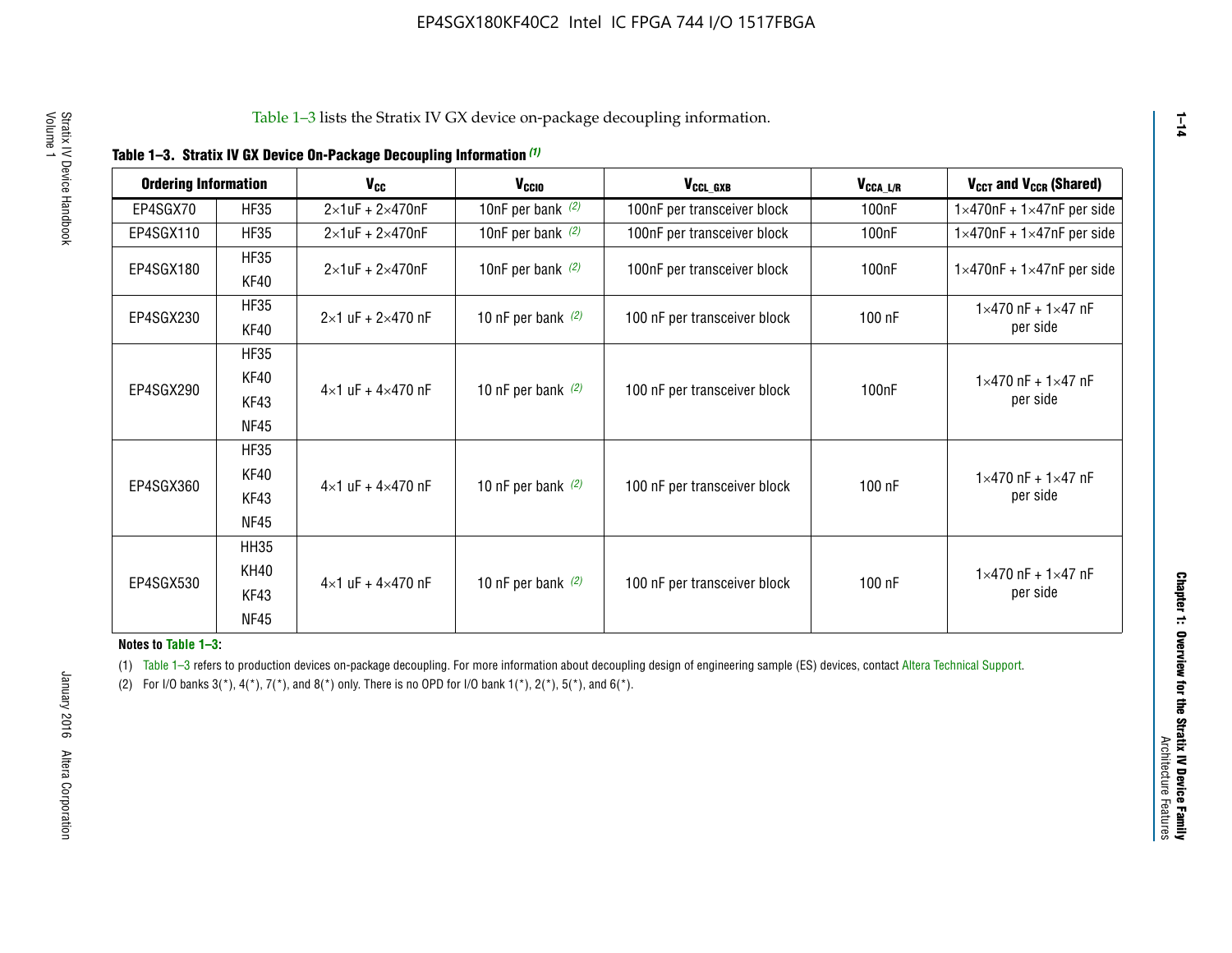#### Table 1–4 lists the Stratix IV E device features.

#### **Table 1–4. Stratix IV E Device Features**

| <b>Feature</b>                                      | <b>EP4SE230</b> |     | <b>EP4SE360</b>                        | <b>EP4SE530</b> |              |              |          | <b>EP4SE820</b> |            |
|-----------------------------------------------------|-----------------|-----|----------------------------------------|-----------------|--------------|--------------|----------|-----------------|------------|
| Package Pin Count                                   | 780             | 780 | 1152                                   | 1152            | 1517         | 1760         | 1152     | 1517            | 1760       |
| ALMs                                                | 91,200          |     | 141,440                                |                 | 212,480      |              |          | 325,220         |            |
| LEs                                                 | 228,000         |     | 353,600                                |                 | 531,200      |              |          | 813,050         |            |
| High-Speed LVDS<br>SERDES (up to<br>1.6 Gbps) $(1)$ | 56              | 56  | 88                                     | 88              | 112          | 112          | 88       | 112             | 132        |
| SPI-4.2 Links                                       | 3               | 3   | 4                                      | 4               |              | 6            | 4        | 6               | 6          |
| <b>M9K Blocks</b><br>(256 x 36 bits)                | 1,235           |     | 1,248                                  |                 | 1,280        |              |          | 1610            |            |
| M144K Blocks<br>(2048 x 72 bits)                    | 22              |     | 48                                     |                 | 64           |              |          | 60              |            |
| <b>Total Memory</b><br>$(MLAB+M9K+$<br>M144K) Kb    | 17,133          |     | 22,564                                 |                 | 27,376       |              |          | 33,294          |            |
| <b>Embedded Multipliers</b><br>$(18 \times 18)$ (2) | 1,288           |     | 1,040                                  |                 | 1,024        |              |          | 960             |            |
| PLLs                                                | 4               | 4   | 8                                      | 8               | 12           | 12           | 8        | 12              | 12         |
| User I/Os $(3)$                                     | 488             | 488 | 744                                    | 744             | 976          | 976          | 744(4)   | 976 (4)         | 1120 $(4)$ |
| Speed Grade<br>(fastest to slowest)                 |                 |     | $-2, -3, -4$ $-2, -3, -4$ $-2, -3, -4$ | $-2, -3, -4$    | $-2, -3, -4$ | $-2, -3, -4$ | $-3, -4$ | $-3, -4$        | $-3, -4$   |

#### **Notes to Table 1–4:**

(1) The user I/O count from the pin-out files include all general purpose I/Os, dedicated clock pins, and dual purpose configuration pins. Transceiver pins and dedicated configuration pins are not included in the pin count.

(2) Four multiplier adder mode.

(3) Total pairs of high-speed LVDS SERDES take the lowest channel count of  $R_X/T_X$ .

(4) This data is preliminary.

**Chapter 1: Overview for the Stratix IV Device Family**

**Chapter 1: Overview for the Stratix IV Device Family**<br>Architecture Faatures

Architecture Features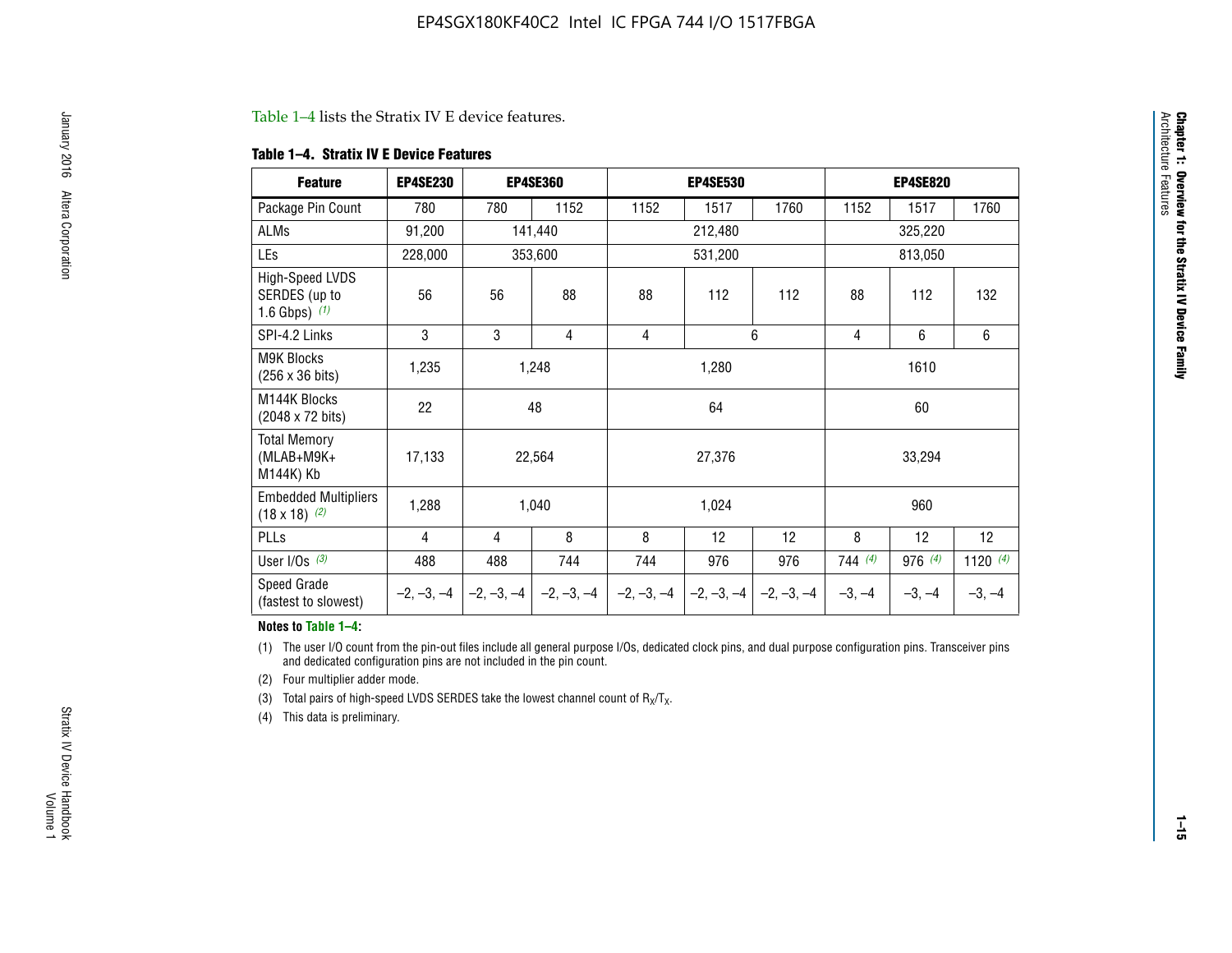Table 1–5 summarizes the Stratix IV E device package options.

| <b>Device</b> | <b>F780</b><br>$(29 \text{ mm} \times 29 \text{ mm})$ $(5)$ , $(6)$ | F1152<br>$(35 \text{ mm} \times 35 \text{ mm})$ $(5)$ , $(7)$ | F <sub>1517</sub><br>$(40 \text{ mm} \times 40 \text{ mm})$ (7) | <b>F1760</b><br>$(42.5$ mm x 42.5 mm) $(7)$ |  |  |
|---------------|---------------------------------------------------------------------|---------------------------------------------------------------|-----------------------------------------------------------------|---------------------------------------------|--|--|
| EP4SE230      | F <sub>29</sub>                                                     |                                                               |                                                                 |                                             |  |  |
| EP4SE360      | H29 $(3)$                                                           | F35                                                           |                                                                 |                                             |  |  |
| EP4SE530      |                                                                     | H35 $(4)$                                                     | H40 $(4)$                                                       | F43                                         |  |  |
| EP4SE820      |                                                                     | H35 $(4)$                                                     | H40 $(4)$                                                       | F43                                         |  |  |

**Table 1–5. Stratix IV E Device Package Options** *(1)***,** *(2)*

#### **Notes to Table 1–5:**

(1) Device packages in the same column and marked under the same arrow sign have vertical migration capability.

(2) Use the Pin Migration Viewer in the Pin Planner to verify the pin migration compatibility when migrating devices. For more information, refer to *[I/O Management](http://www.altera.com/literature/hb/qts/qts_qii52013.pdf)* in the *Quartus II Handbook, Volume 2*.

(3) The 780-pin EP4SE360 device is available only in the 33 mm x 33 mm Hybrid flip chip package.

(4) The 1152-pin and 1517-pin for EP4SE530 and EP4SE820 devices are available only in the 42.5 mm x 42.5 mm Hybrid flip chip package.

(5) When migrating between hybrid and flip chip packages, there is an additional keep-out area. For more information, refer to the *[Package](http://www.altera.com/literature/ds/dspkg.pdf)  [Information Datasheet for Altera Devices](http://www.altera.com/literature/ds/dspkg.pdf)*.

(6) Devices listed in this column do not have on-package decoupling capacitors.

(7) Devices listed in this column have on-package decoupling capacitors. For more information about on-package decoupling capacitor value for each device, refer to Table 1–6.

Table 1–6 lists the Stratix IV E on-package decoupling information.

| Table 1–6. Stratix IV E Device On-Package Decoupling Information (1) |  |  |  |  |  |
|----------------------------------------------------------------------|--|--|--|--|--|
|----------------------------------------------------------------------|--|--|--|--|--|

|          | <b>Ordering Information</b> | V <sub>cc</sub>                     | <b>V<sub>CCIO</sub></b> |
|----------|-----------------------------|-------------------------------------|-------------------------|
| EP4SE360 | F <sub>35</sub>             | $4 \times 1$ uF + $4 \times 470$ nF | 10 nF per bank          |
|          | H35                         |                                     |                         |
| EP4SE530 | H40                         | $4\times1$ uF + $4\times470$ nF     | 10 nF per bank          |
|          | F43                         |                                     |                         |
|          | H35                         |                                     |                         |
| EP4SE820 | H40                         | $4\times1$ uF + $4\times470$ nF     | 10 nF per bank          |
|          | F43                         |                                     |                         |

**Note to Table 1–6:**

(1) Table 1–6 refers to production devices on-package decoupling. For more information about decoupling design of engineering sample (ES) devices, contact [Altera Technical Support](http://mysupport.altera.com/eservice/login.asp).

Table 1–7 lists the Stratix IV GT device features.

| <b>Feature</b>                       | <b>EP4S40G2</b> | <b>EP4S40G5</b> | <b>EP4S100G2</b> | <b>EP4S100G3</b> | <b>EP4S100G4</b> | <b>EP4S100G5</b> |         |
|--------------------------------------|-----------------|-----------------|------------------|------------------|------------------|------------------|---------|
| Package Pin Count                    | 1517            | 1517            | 1517             | 1932             | 1932             | 1517             | 1932    |
| <b>ALMs</b>                          | 91,200          | 212,480         | 91,200           | 116,480          | 141,440          |                  | 212.480 |
| LEs                                  | 228,000         | 531,200         | 228,000          | 291,200          | 353,600          |                  | 531,200 |
| <b>Total Transceiver</b><br>Channels | 36              | 36              | 36               | 48               | 48               | 36               | 48      |

**Table 1–7. Stratix IV GT Device Features (Part 1 of 2)**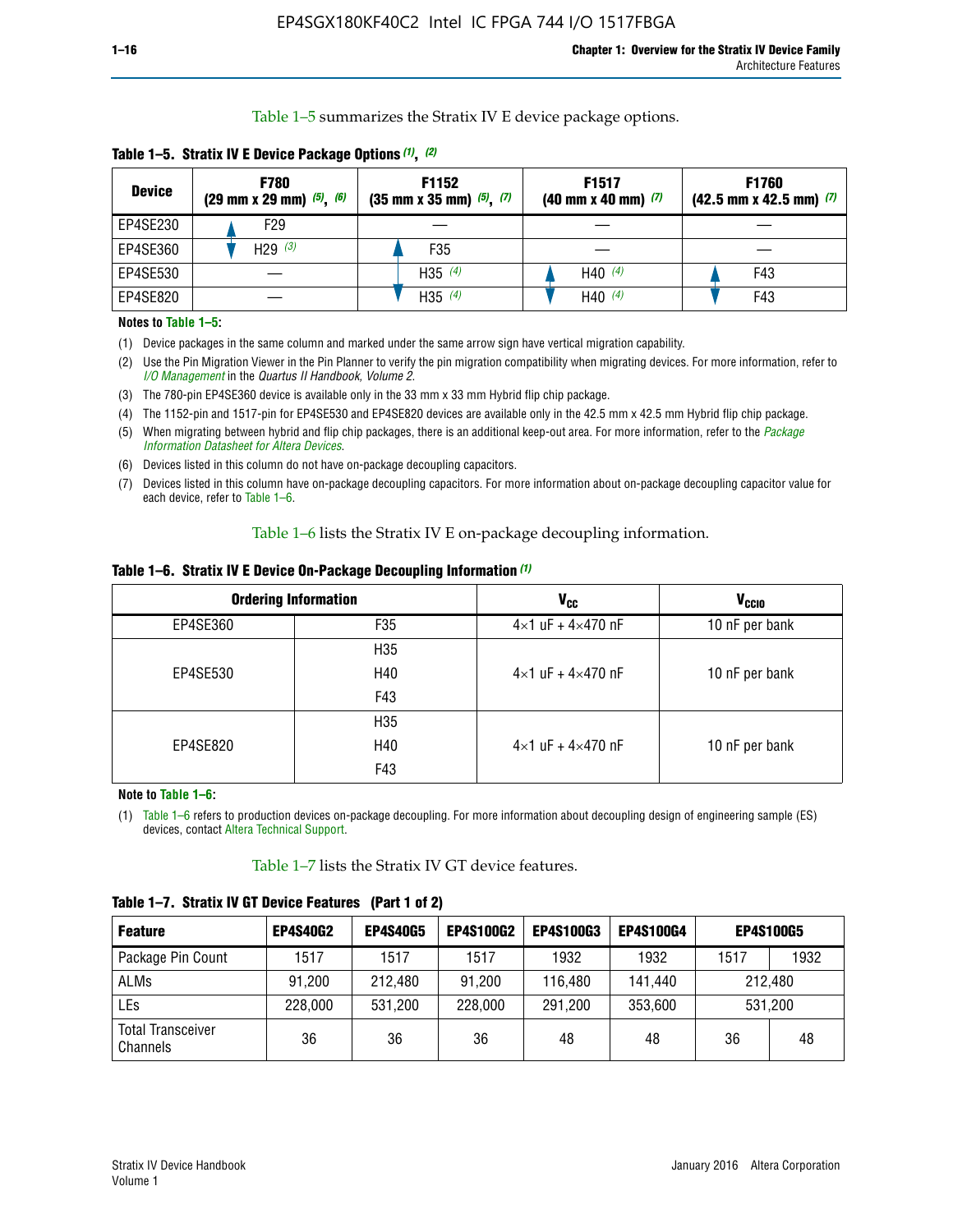| <b>Feature</b>                                                              | <b>EP4S40G2</b> | <b>EP4S40G5</b> | EP4S100G2      | <b>EP4S100G3</b> | EP4S100G4      |                | <b>EP4S100G5</b>          |
|-----------------------------------------------------------------------------|-----------------|-----------------|----------------|------------------|----------------|----------------|---------------------------|
| 10G Transceiver<br>Channels<br>(600 Mbps - 11.3 Gbps)<br>with PMA + PCS)    | 12              | 12              | 24             | 24               | 24             | 24             | 32                        |
| 8G Transceiver<br>Channels<br>(600 Mbps - 8.5 Gbps<br>with PMA + PCS) $(1)$ | 12              | 12              | 0              | 8                | 8              | $\mathbf 0$    | 0                         |
| PMA-only CMU<br>Channels<br>(600 Mbps- 6.5 Gbps)                            | 12              | 12              | 12             | 16               | 16             | 12             | 16                        |
| PCIe hard IP Blocks                                                         | $\overline{2}$  | $\overline{2}$  | $\overline{2}$ | $\overline{4}$   | $\overline{4}$ | $\overline{2}$ | $\overline{4}$            |
| <b>High-Speed LVDS</b><br><b>SERDES</b><br>(up to 1.6 Gbps) $(2)$           | 46              | 46              | 46             | 47               | 47             | 46             | 47                        |
| SP1-4.2 Links                                                               | $\overline{2}$  | $\overline{2}$  | $\overline{2}$ | $\overline{2}$   | $\overline{2}$ | $\overline{2}$ | $\overline{2}$            |
| <b>M9K Blocks</b><br>(256 x 36 bits)                                        | 1,235           | 1,280           | 1,235          | 936              | 1,248          |                | 1,280                     |
| M144K Blocks<br>(2048 x 72 bits)                                            | 22              | 64              | 22             | 36               | 48             |                | 64                        |
| Total Memory (MLAB +<br>M9K + M144K) Kb                                     | 17,133          | 27,376          | 17,133         | 17,248           | 22,564         |                | 27,376                    |
| <b>Embedded Multipliers</b><br>$18 \times 18^{(3)}$                         | 1,288           | 1,024           | 1,288          | 832              | 1,024          |                | 1,024                     |
| PLLs                                                                        | 8               | 8               | 8              | 12               | 12             | 8              | 12                        |
| User I/Os $(4)$ , $(5)$                                                     | 654             | 654             | 654            | 781              | 781            | 654            | 781                       |
| <b>Speed Grade</b><br>(fastest to slowest)                                  | $-1, -2, -3$    | $-1, -2, -3$    | $-1, -2, -3$   | $-1, -2, -3$     | $-1, -2, -3$   |                | $-1, -2, -3$ $-1, -2, -3$ |

**Notes to Table 1–7:**

(1) You can configure all 10G transceiver channels as 8G transceiver channels. For example, the EP4S40G2F40 device has twenty-four 8G transceiver channels and the EP4S100G5F45 device has thirty-two 8G transceiver channels.

(2) Total pairs of high-speed LVDS SERDES take the lowest channel count of  $R_X/T_X$ .

(3) Four multiplier adder mode.

(4) The user I/O count from the pin-out files include all general purpose I/Os, dedicated clock pins, and dual purpose configuration pins. Transceiver pins and dedicated configuration pins are not included in the pin count.

(5) This data is preliminary.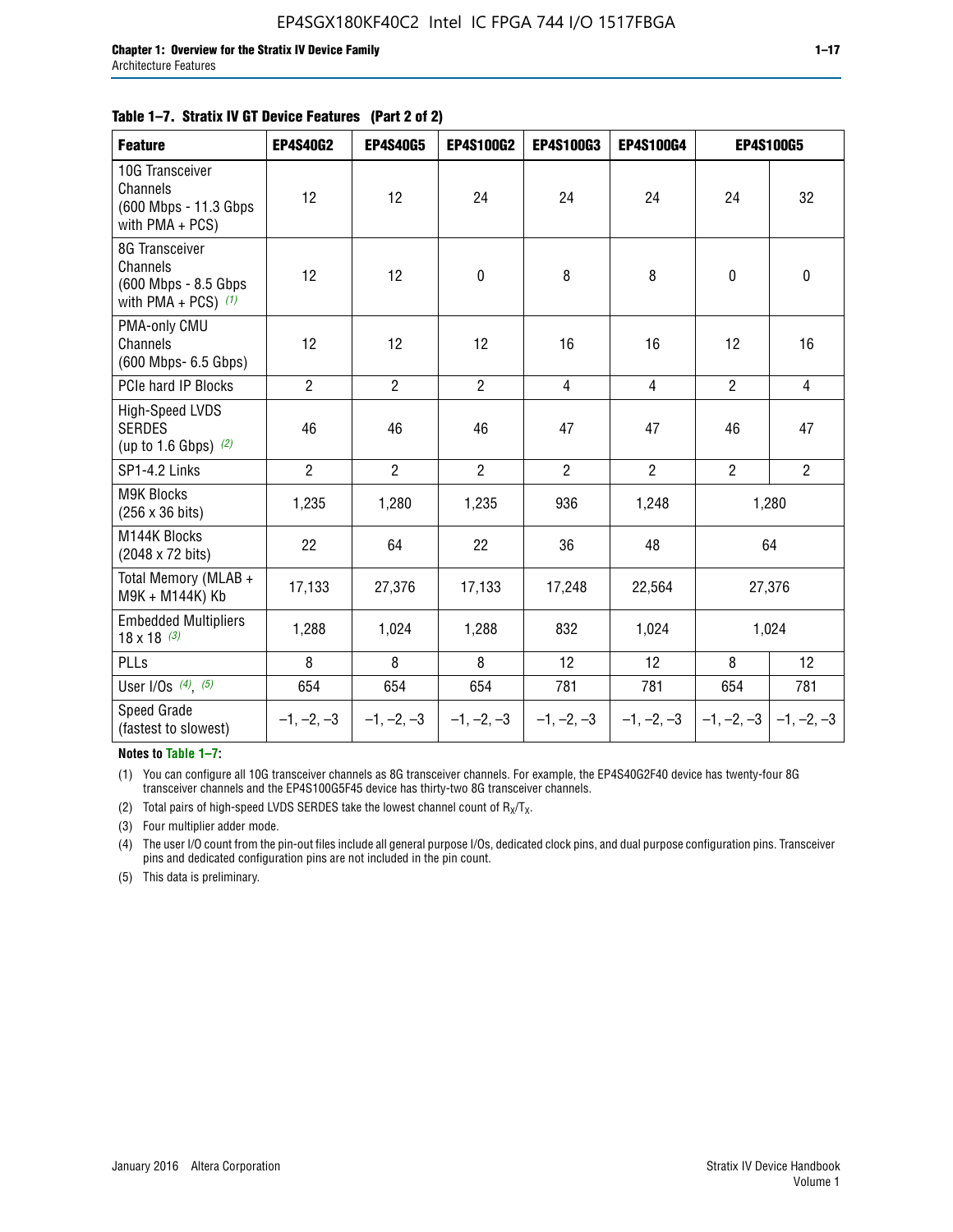Table 1–8 lists the resource counts for the Stratix IV GT devices.

| <b>Device</b>                      | <b>1517 Pin</b><br><b>1932 Pin</b><br>$(40 \text{ mm} \times 40 \text{ mm})$ (3)<br>(45 mm x 45 mm) |     |  |
|------------------------------------|-----------------------------------------------------------------------------------------------------|-----|--|
| <b>Stratix IV GT 40 G Devices</b>  |                                                                                                     |     |  |
| EP4S40G2                           | F40                                                                                                 |     |  |
| EP4S40G5                           | H40 $(4)$ , $(5)$                                                                                   |     |  |
| <b>Stratix IV GT 100 G Devices</b> |                                                                                                     |     |  |
| EP4S100G2                          | F40                                                                                                 |     |  |
| EP4S100G3                          |                                                                                                     | F45 |  |
| EP4S100G4                          |                                                                                                     | F45 |  |
| EP4S100G5                          | (4)<br>(5)<br>H40                                                                                   | F45 |  |

#### **Notes to Table 1–8:**

(1) This table represents pin compatability; however, it does not include hard IP block placement compatability.

- (2) Devices under the same arrow sign have vertical migration capability.
- (3) When migrating between hybrid and flip chip packages, there is an additional keep-out area. For more information, refer to the *[Altera Device Package Information Data Sheet](http://www.altera.com/literature/ds/dspkg.pdf)*.
- (4) EP4S40G5 and EP4S100G5 devices with 1517 pin-count are only available in 42.5-mm x 42.5-mm Hybrid flip chip packages.
- (5) If you are using the hard IP block, migration is not possible.

Table 1–9 lists the Stratix IV GT on-package decoupling information.

**Table 1–9. Stratix IV GT Device On-Package Decoupling Information** *(1)*

| <b>Ordering</b><br><b>Information</b> | Vcc                                 | <b>V<sub>CCIO</sub></b> | V <sub>CCL GXB</sub>            | V <sub>CCA L/R</sub> | V <sub>CCT L/R</sub> | V <sub>CCR_L/R</sub> |
|---------------------------------------|-------------------------------------|-------------------------|---------------------------------|----------------------|----------------------|----------------------|
| EP4S40G2F40                           | $2 \times 1$ uF + $2 \times 470$ nF | 10 nF per bank $(2)$    | 100 nF per<br>transceiver block | $100$ nF             | $100$ nF             | $100$ nF             |
| EP4S100G2F40                          |                                     |                         |                                 |                      |                      |                      |
| EP4S100G3F45                          |                                     | 10 nF per bank $(2)$    | 100 nF per<br>transceiver block | $100$ nF             | $100$ nF             | $100$ nF             |
| EP4S100G4F45                          |                                     |                         |                                 |                      |                      |                      |
| EP4S40G5H40                           | $4\times1$ uF + $4\times470$ nF     |                         |                                 |                      |                      |                      |
| EP4S100G5H40                          |                                     |                         |                                 |                      |                      |                      |
| EP4S100G5F45                          |                                     |                         |                                 |                      |                      |                      |

**Notes to Table 1–9:**

(1) Table 1–9 refers to production devices on-package decoupling. For more information about decoupling design of engineering sample (ES) devices, contact [Altera Technical Support](http://mysupport.altera.com/eservice/login.asp).

(2) For I/O banks  $3(*)$ ,  $4(*)$ ,  $7(*)$ , and  $8(*)$  only. There is no OPD for I/O bank  $1(*)$ ,  $2(*)$ ,  $5(*)$ , and  $6(*)$ .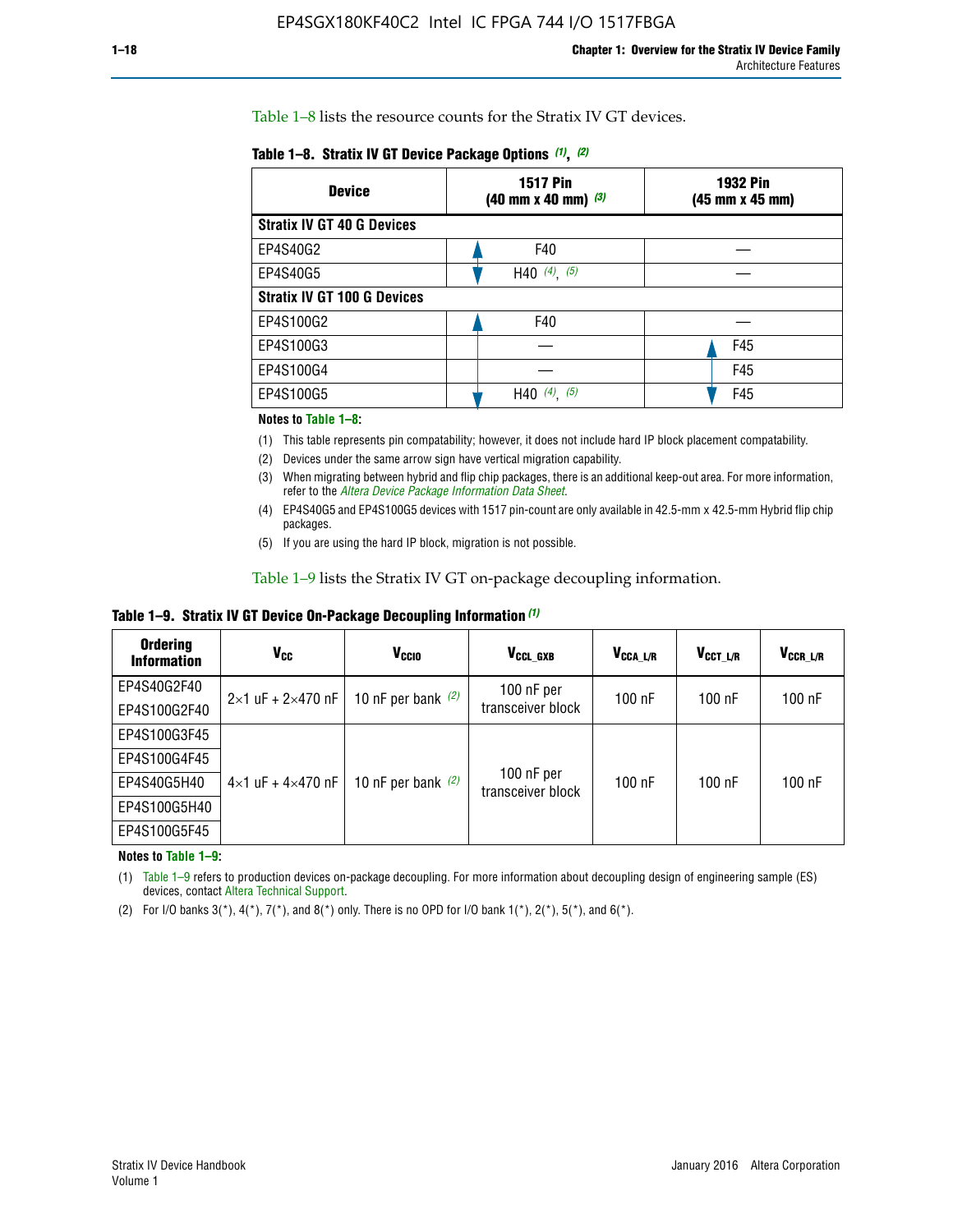# **Integrated Software Platform**

The Quartus II software provides an integrated environment for HDL and schematic design entry, compilation and logic synthesis, full simulation and advanced timing analysis, SignalTap II Logic Analyzer, and device configuration of Stratix IV designs. The Quartus II software provides the MegaWizard<sup> $M$ </sup> Plug-In Manager user interface to generate different functional blocks, such as memory, PLL, and digital signal processing logic. For transceivers, the Quartus II software provides the ALTGX MegaWizard Plug-In Manager interface that guides you through configuration of the transceiver based on your application requirements.

The Stratix IV GX and GT transceivers allow you to implement low-power and reliable high-speed serial interface applications with its fully reconfigurable hardware, optimal signal integrity, and integrated Quartus II software platform.

For more information about the QuarJanuary2016tus II software features, refer to the *[Quartus II Handbook](http://www.altera.com/literature/lit-qts.jsp)*.

# **Ordering Information**

This section describes the Stratix IV E, GT, and GX devices ordering information. Figure 1–4 shows the ordering codes for Stratix IV GX and E devices.



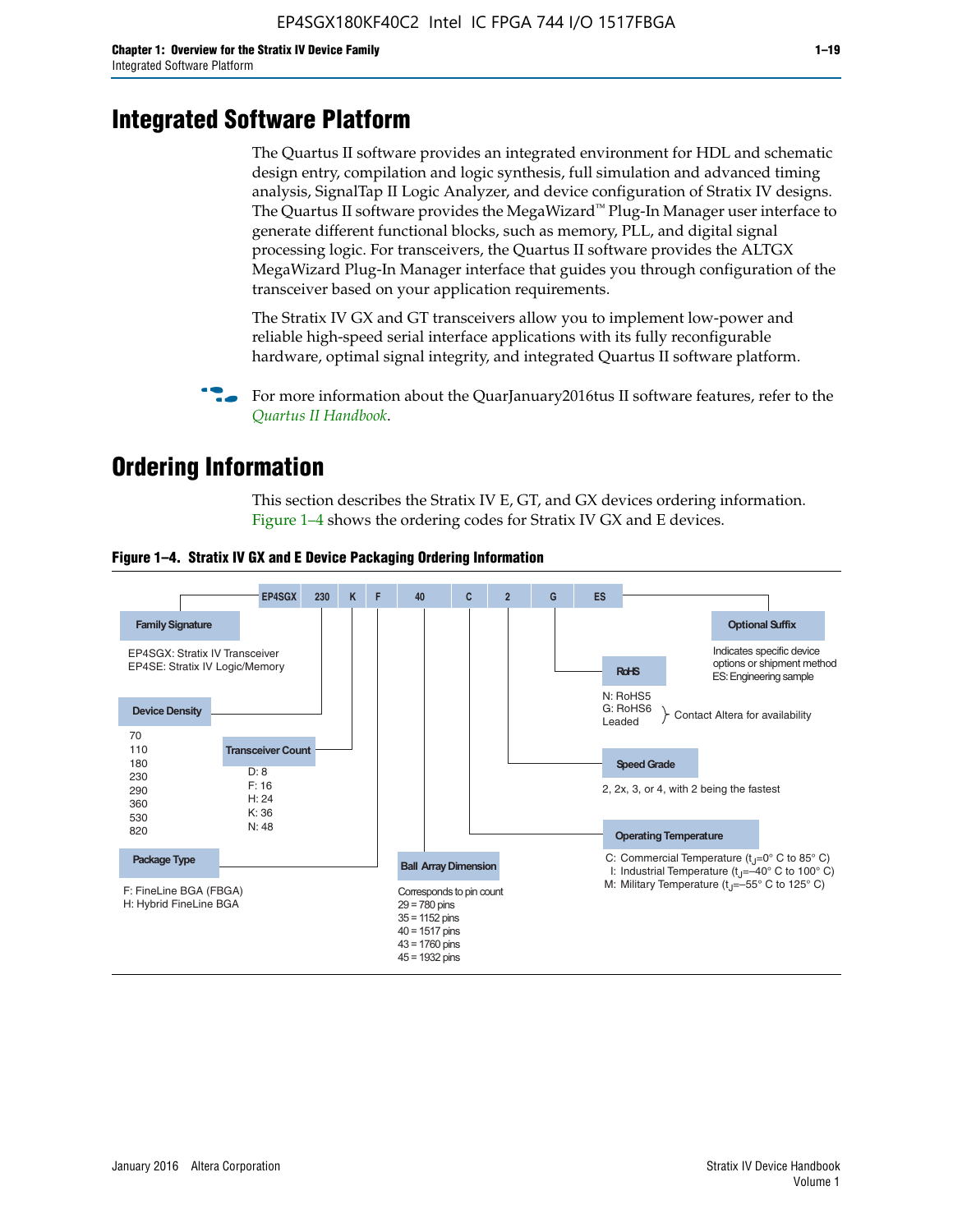Figure 1–5 shows the ordering codes for Stratix IV GT devices.





# **Document Revision History**

Table 1–10 lists the revision history for this chapter.

| Table 1–10. Document Revision History (Part 1 of 2) |  |  |  |  |  |
|-----------------------------------------------------|--|--|--|--|--|
|-----------------------------------------------------|--|--|--|--|--|

| <b>Date</b>       | <b>Version</b> | <b>Changes</b>                                              |
|-------------------|----------------|-------------------------------------------------------------|
| January 2016      | 3.5            | ■ Updated Figure 1–4 with new RoHS information              |
| September 2012    | 3.4            | ■ Updated Table 1–1 to close FB $#30986$ .                  |
|                   |                | Updated Table $1-2$ and Table $1-5$ to close FB $\#31127$ . |
| June 2011         | 3.3            | $\blacksquare$ Added military temperature to Figure 1–4.    |
| February 2011     | 3.2            | ■ Updated Table 1–7 and Table 1–8.                          |
|                   |                | $\blacksquare$ Applied new template.                        |
|                   |                | Minor text edits.                                           |
|                   |                | <b>Updated Table 1–1, Table 1–2, and Table 1–7.</b>         |
| <b>March 2010</b> |                | <b>U</b> Updated Figure 1–3.                                |
|                   | 3.1            | ■ Updated the "Stratix IV GT Devices" section.              |
|                   |                | Added two new references to the Introduction section.       |
|                   |                | Minor text edits.                                           |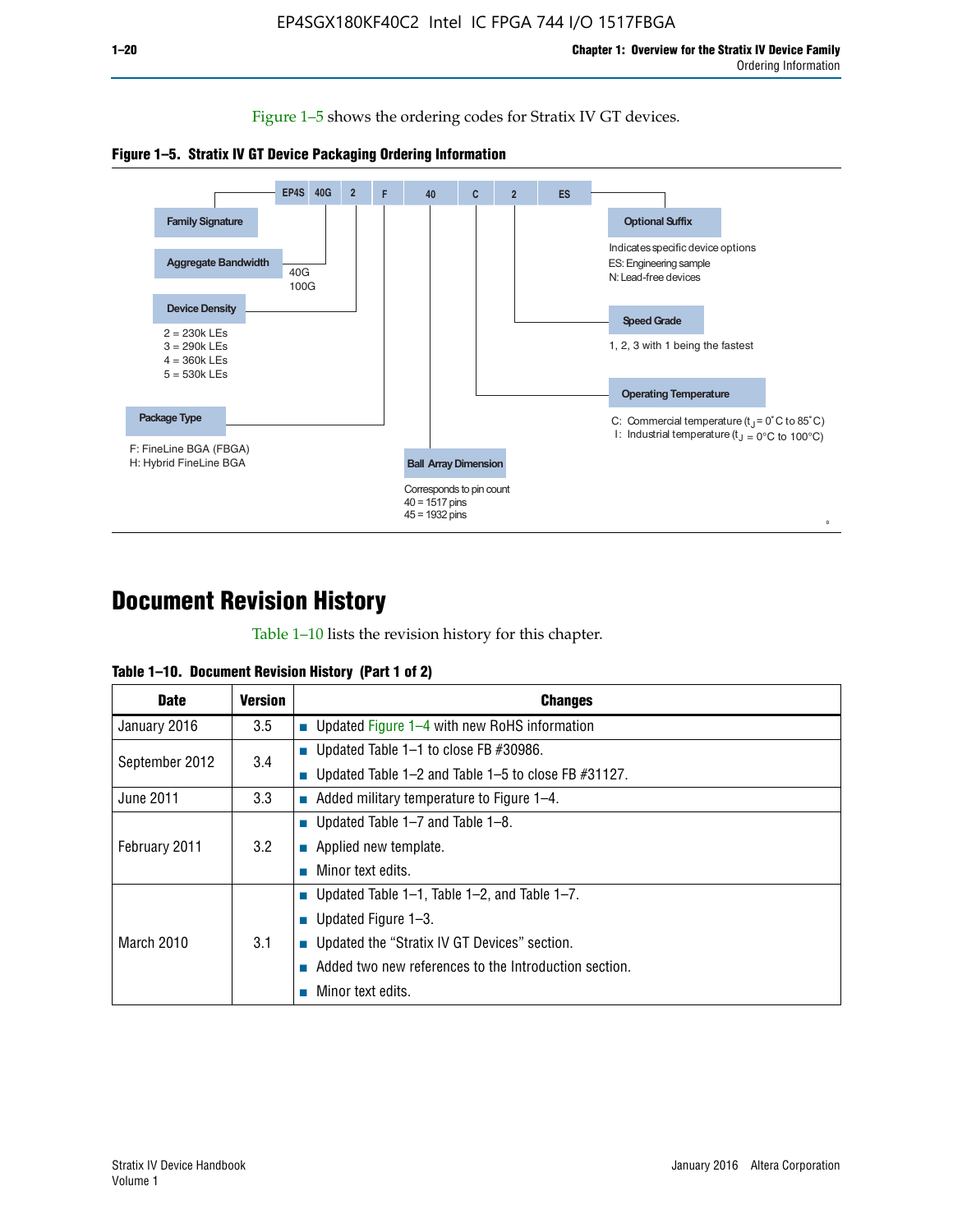#### **Table 1–10. Document Revision History (Part 2 of 2)**

| <b>Date</b>      | <b>Version</b> | <b>Changes</b>                                                                                                                                                                                                                                                                    |  |  |
|------------------|----------------|-----------------------------------------------------------------------------------------------------------------------------------------------------------------------------------------------------------------------------------------------------------------------------------|--|--|
|                  |                | ■ Updated the "Stratix IV Device Family Overview", "Feature Summary", "Stratix IV GT<br>Devices", "High-Speed Transceiver Features", "FPGA Fabric and I/O Features", "Highest<br>Aggregate Data Bandwidth", "System Integration", and "Integrated Software Platform"<br>sections. |  |  |
| November 2009    | 3.0            | $\blacksquare$ Added Table 1-3, Table 1-6, and Table 1-9.                                                                                                                                                                                                                         |  |  |
|                  |                | $\blacksquare$ Updated Table 1-1, Table 1-2, Table 1-4, Table 1-5, Table 1-7, and Table 1-8.                                                                                                                                                                                      |  |  |
|                  |                | ■ Updated Figure 1–3, Figure 1–4, and Figure 1–5.                                                                                                                                                                                                                                 |  |  |
|                  |                | $\blacksquare$ Minor text edits.                                                                                                                                                                                                                                                  |  |  |
|                  | 2.4            | $\blacksquare$ Updated Table 1-1.                                                                                                                                                                                                                                                 |  |  |
| <b>June 2009</b> |                | Minor text edits.                                                                                                                                                                                                                                                                 |  |  |
|                  |                | $\blacksquare$ Added Table 1–5, Table 1–6, and Figure 1–3.                                                                                                                                                                                                                        |  |  |
|                  |                | $\blacksquare$ Updated Figure 1-5.                                                                                                                                                                                                                                                |  |  |
| April 2009       | 2.3            | Updated Table $1-1$ , Table $1-2$ , Table $1-3$ , and Table $1-4$ .                                                                                                                                                                                                               |  |  |
|                  |                | ■ Updated "Introduction", "Feature Summary", "Stratix IV GX Devices", "Stratix IV GT<br>Devices", "Architecture Features", and "FPGA Fabric and I/O Features"                                                                                                                     |  |  |
|                  | 2.2            | ■ Updated "Feature Summary", "Stratix IV GX Devices", "Stratix IV E Device", "Stratix IV<br>GT Devices", "Signal Integrity"                                                                                                                                                       |  |  |
| March 2009       |                | Removed Tables 1-5 and 1-6                                                                                                                                                                                                                                                        |  |  |
|                  |                | Updated Figure 1-4                                                                                                                                                                                                                                                                |  |  |
|                  |                | ■ Updated "Introduction", "Feature Summary", "Stratix IV Device Diagnostic Features",<br>"Signal Integrity", "Clock Networks", "High-Speed Differential I/O with DPA and Soft-<br>CDR", "System Integration", and "Ordering Information" sections.                                |  |  |
|                  |                | Added "Stratix IV GT 100G Devices" and "Stratix IV GT 100G Transceiver Bandwidth"<br>sections.                                                                                                                                                                                    |  |  |
| March 2009       | 2.1            | <b>Updated Table 1–1, Table 1–2, Table 1–3, and Table 1–4.</b>                                                                                                                                                                                                                    |  |  |
|                  |                | $\blacksquare$ Added Table 1-5 and Table 1-6.                                                                                                                                                                                                                                     |  |  |
|                  |                | ■ Updated Figure $1-3$ and Figure $1-4$ .                                                                                                                                                                                                                                         |  |  |
|                  |                | $\blacksquare$ Added Figure 1-5.                                                                                                                                                                                                                                                  |  |  |
|                  |                | Removed "Referenced Documents" section.                                                                                                                                                                                                                                           |  |  |
|                  |                | Updated "Feature Summary" on page 1-1.                                                                                                                                                                                                                                            |  |  |
|                  | 2.0            | ■ Updated "Stratix IV Device Diagnostic Features" on page 1-7.                                                                                                                                                                                                                    |  |  |
| November 2008    |                | Updated "FPGA Fabric and I/O Features" on page 1-8.                                                                                                                                                                                                                               |  |  |
|                  |                | $\blacksquare$ Updated Table 1-1.                                                                                                                                                                                                                                                 |  |  |
|                  |                | Updated Table 1-2.                                                                                                                                                                                                                                                                |  |  |
|                  |                | Updated "Table 1-5 shows the total number of transceivers available in the Stratix IV GT<br>Device." on page 1-15.                                                                                                                                                                |  |  |
| <b>July 2008</b> | 1.1            | Revised "Introduction".                                                                                                                                                                                                                                                           |  |  |
| May 2008         | 1.0            | Initial release.                                                                                                                                                                                                                                                                  |  |  |